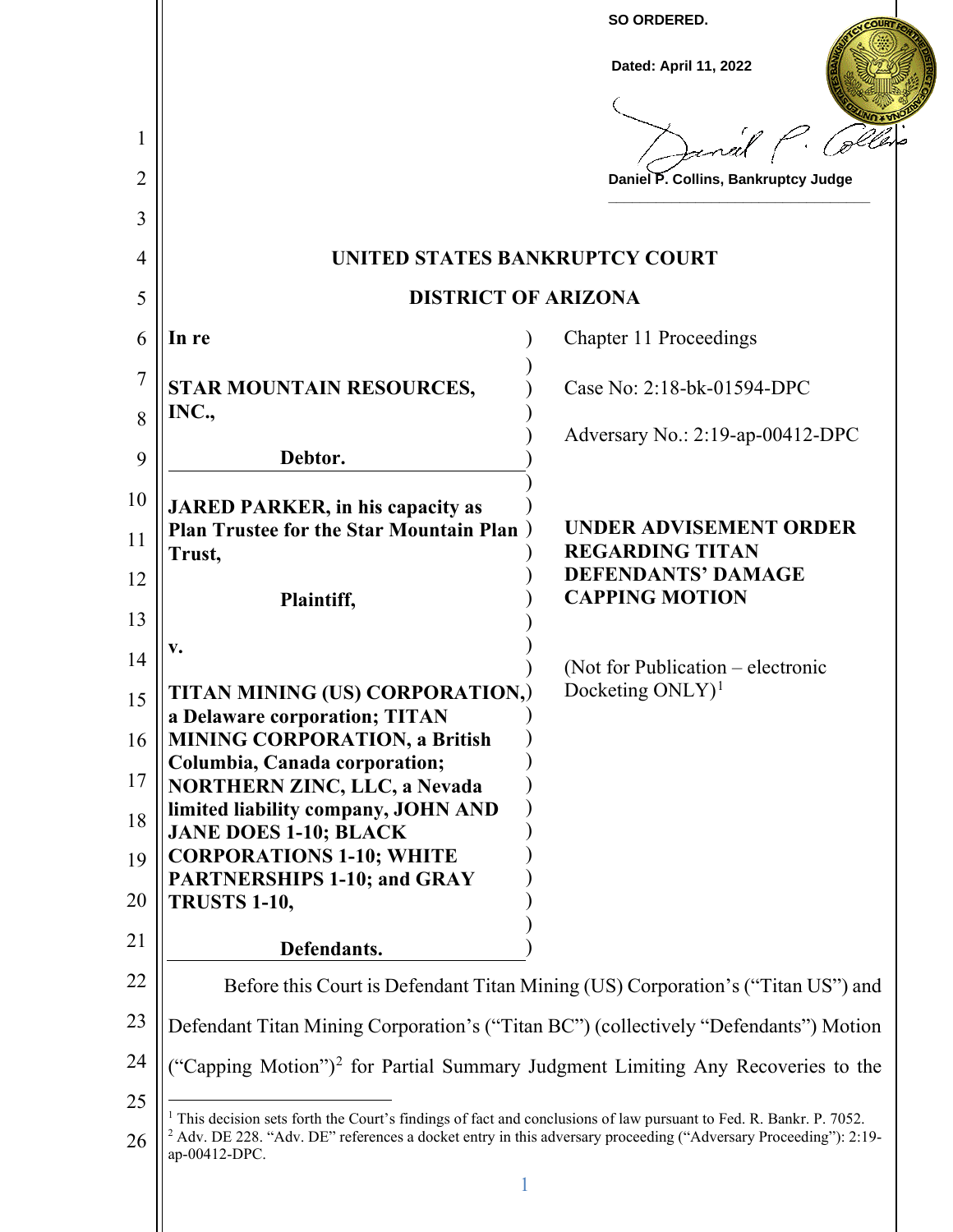1 2 3 4 Amount Necessary to Satisfy Legitimate Creditor Claims under 11 U.S.C. § 550(a).<sup>3</sup> Plaintiff, Plan Trustee, Jared Parker ("Plaintiff" or "Plan Trustee") filed a Response ("Response")<sup>4</sup> to the Capping Motion and Defendants filed their Reply ("Reply").<sup>5</sup> The Court heard oral argument ("Hearing") on the Capping Motion.<sup>6</sup>

5 6 7 8 9 10 11 12 Having heard the parties' arguments and having reviewed their briefs, this Court now holds that Defendants' Capping Motion is denied because there are genuine issues of material fact as to the amount of allowable claims against this bankruptcy estate. However, the Court will resolve the parties' dispute regarding capping avoidance recoveries under § 550(a) since doing so, in the Court's opinion, might aid the parties in settlement discussions. The Court is compelled to follow binding Ninth Circuit precedent. The Court holds that the Plan Trustee's recovery under  $\S$  550(a) is not capped at the amount of allowed creditor claims.

- 13
- 14 **I. BACKGROUND**
- 15

26

 $8$  DE 42.  $^{9}$  DE 334.<br><sup>10</sup> DE 355.

#### **A. Debtor's Bankruptcy.**

16 17 18 19 20 21 22 23 24 25 On February 21, 2018, Star Mountain Resources, Inc. ("Debtor") filed its voluntary chapter 11 bankruptcy petition.<sup>7</sup> On April 18, 2018, the United States Trustee appointed the official committee of unsecured creditors ("Unsecured Creditors' Committee").8 On May 8, 2019, the Unsecured Creditors' Committee filed its Official Committee of Unsecured Creditors' Amended Chapter 11 Plan of Liquidation ("Plan").<sup>9</sup> The Court approved the Plan ("Confirmation Order") on July 5, 2019.10 The <sup>3</sup> Unless indicated otherwise, statutory citations refer to the U.S. Bankruptcy Code ("Code"), 11 U.S.C. §§ 101-1532. <sup>4</sup> Adv. DE 235. <sup>5</sup> Adv. DE 238.  $6$  Adv. DE 256. <sup>7</sup> DE 1. "DE" references a docket entry in this administrative bankruptcy case ("Administrative Case"): 2:18-bk-01594-DPC.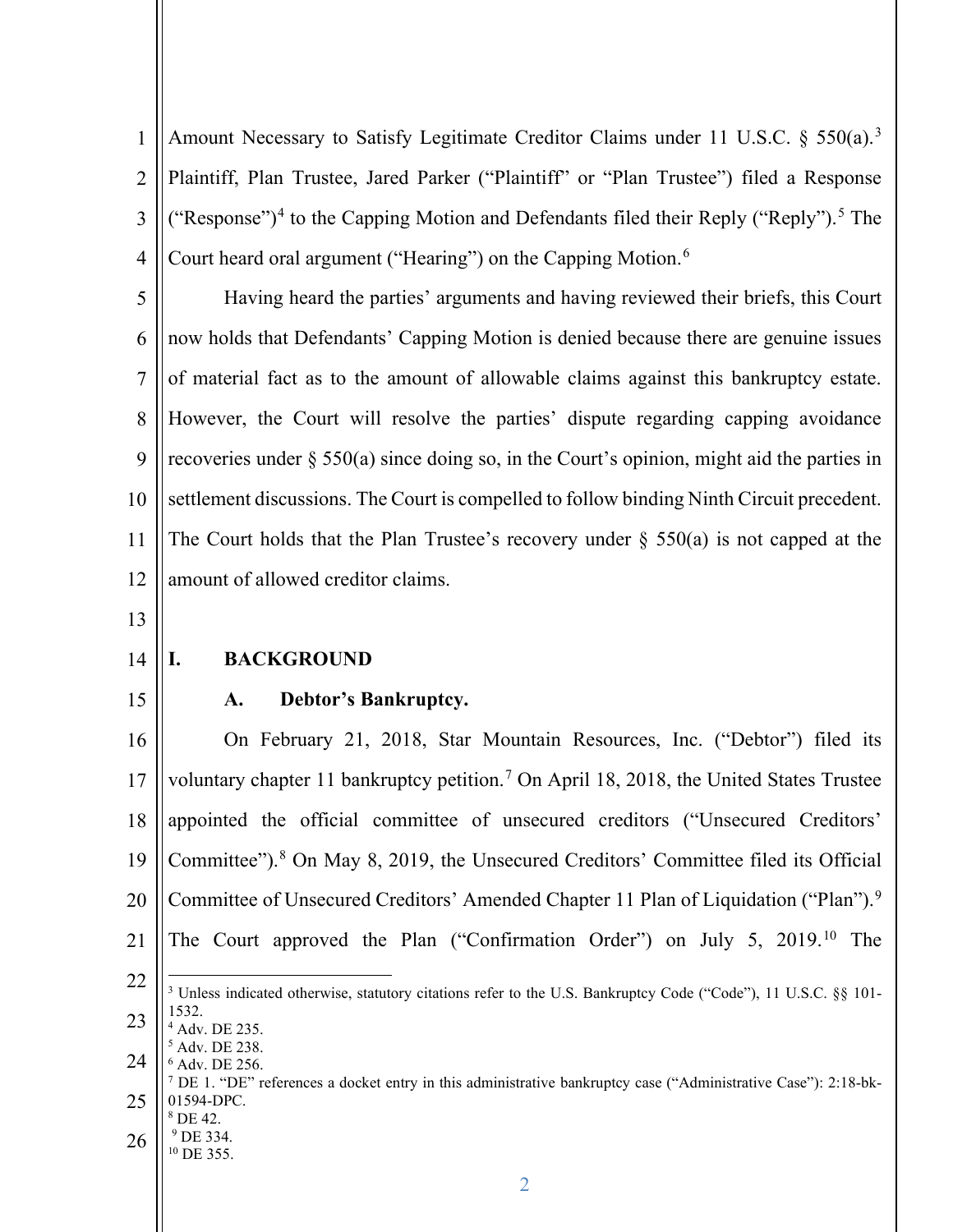1 2 3 Confirmation Order created a liquidating trust ("Liquidating Trust"). The Plan Trustee was appointed trustee of the Liquidating Trust ("Liquidating Trustee") to "complete the liquidation process, including any and all litigation."<sup>11</sup>

4 5 6 7 8 9 10 The Plan provided for the transfer of all Debtor's assets to the Liquidating Trust on the effective date of the Plan.12 As of October 27, 2021, the Liquidating Trust held assets in the aggregate amount of at least  $$3,110,182.11$ .<sup>13</sup> The Plan provides that, after all allowed creditor claims are satisfied, the Plan Trustee must distribute remaining assets to allowed equity interest holders ("Equity Holders").<sup>14</sup> Equity Holders from Classes 3-6 received beneficial interests in the Liquidating Trust, but the Plan also canceled all equity shares in the Debtor.<sup>15</sup>

11

## **B. Creditor Claims Against Debtor.**

12 13 14 15 16 17 18 The claims bar date in Debtor's chapter 11 case was set for July 9, 2018.16 Aviano Financial Group, LLC ("Aviano") and SGS Acquisition, Ltd. ("SGS") filed the two largest claims against Debtor's bankruptcy estate. Aviano filed a proof of claim asserting an unsecured claim for \$118,211,597 ("Aviano Claim").<sup>17</sup> SGS filed a proof of claim asserting an unsecured claim for \$28,300,000 ("SGS Claim").<sup>18</sup> Debtor filed objections to the allowance of both the Aviano Claim and SGS Claim, neither of which have been resolved.19 At the Hearing, the Plan Trustee confirmed he would actively pursue Debtor's

- 19
- 20
- 21 <sup>11</sup> DE 355.<br><sup>12</sup> DE 334.

- <sup>17</sup> Proof of Claim ("POC") 3-1.<br><sup>18</sup> POC 2-1.<br><sup>19</sup> DE 121 and DE 118.
- 26

<sup>22</sup> 23 24 <sup>13</sup> Adv. DE 238 and Adv. DE 229. \$3,110,182.11 is the amount of assets Defendants allege the Liquidating Trust holds. The Plan Trustee did not dispute this allegation. However, this amount is subject to change if the Plan Trustee is successful in this Adversary Proceeding. The Liquidating Trust's currents assets would be reduced by the \$1 million note the Debtor received from the sale which the Liquidating Trustee now seeks to avoid. If the Liquidating Trustee's avoidance action is successful, he would also need to return the shares of Titan BC's stock, which Defendants transferred to the Debtor as consideration for the sale. Those shares at one point totaled \$2,968,900.

<sup>14</sup> DE 334, page 13-14. <sup>15</sup> DE 334, page 13-14.<br><sup>16</sup> DE 59.

<sup>25</sup>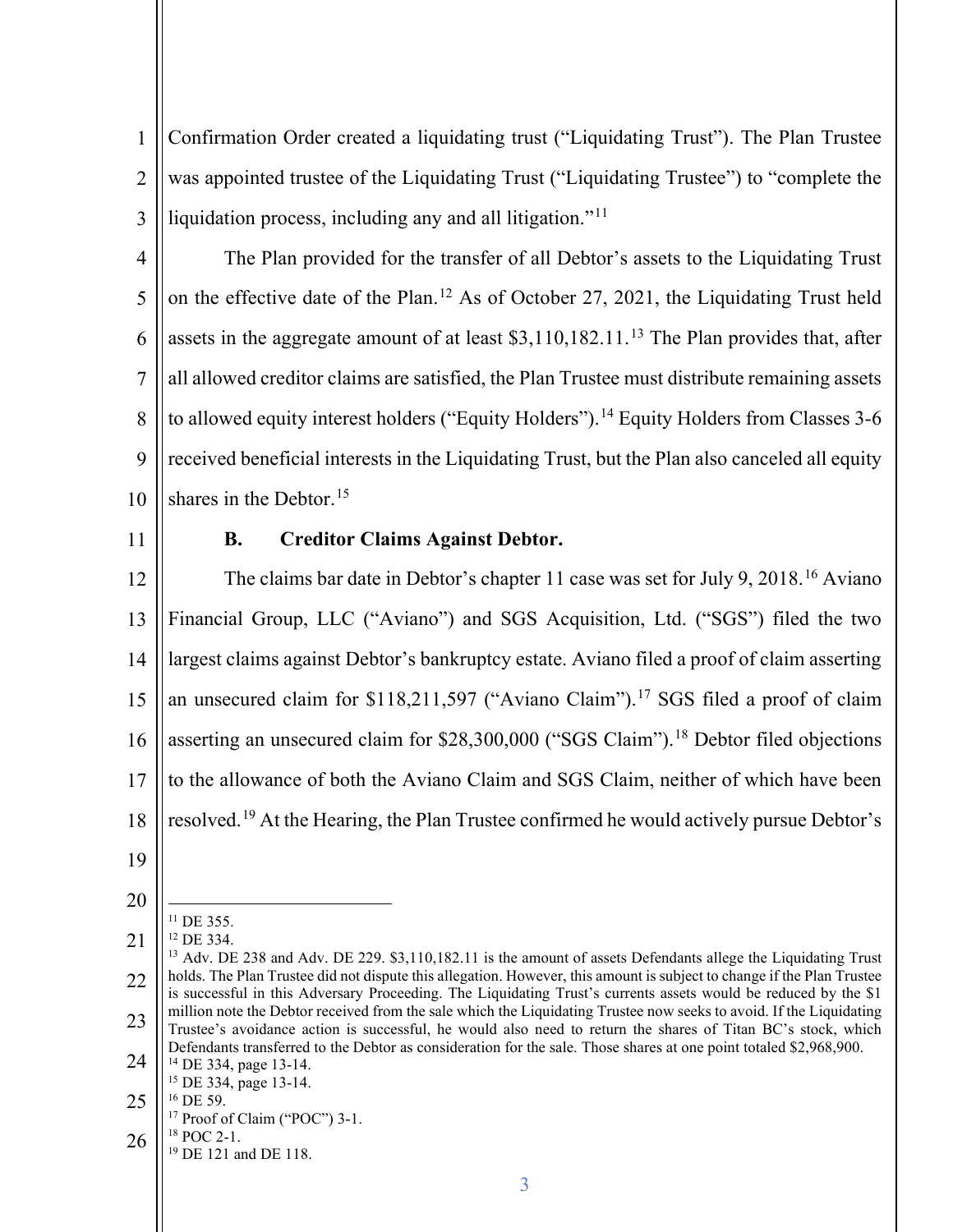1 2 objections against both of these claims.20 Excluding the Aviano Claim and SGS Claim, the aggregate amount of unpaid creditor claims totals  $$2,707,681.26$ <sup>21</sup>

3 4 5 6 7 8 Defendants allege that the potential universe of allowed creditor claims will amount to no more than \$3,899,611.26 once the Aviano Claim and SGS Claim are finally allowed or disallowed.<sup>22</sup> This \$3,899,611.26 sum is compromised of the undisputed, unpaid claims against the estate and  $$1,191,930$  for the Aviano Claim.<sup>23</sup> Defendants argue that Aviano Claim cannot exceed \$1,191,930 and that the SGS Claim must be denied in its entirety.<sup>24</sup>

9

# **C. The Adversary Proceeding.**

10 11 12 13 14 15 16 17 18 19 20 On November 19, 2019, Plaintiff initiated this Adversary Proceeding by filing a complaint against Defendants. <sup>25</sup> On May 8, 2020, Plaintiff filed a Second Amended Complaint ("Complaint").<sup>26</sup> Count I of the Complaint asserts an actual and constructive fraudulent transfer avoidance claim ("Fraudulent Transfer Claim") against Defendants under §§ 544, 548, and 550 and Nev. Rev. Stat. § 112.140.<sup>27</sup> The purported fraudulent transfer stems from a December 30, 2016 Purchase Agreement ("Purchase Agreement")28 entered into between Titan US, Titan BC, Northern Zinc LLC ("Northern Zinc"), Debtor, Balmat Holding Corporation ("Balmat"), and St. Lawrence Zinc Company, LLC ("SLZ"). The Purchase Agreement involved Titan US's purchase of the issued and outstanding shares of Balmat ("Balmat Shares") from Northern Zinc.<sup>29</sup> Plaintiff's Complaint asserts that Debtor and Northern Zinc are not distinct entities but,

- <sup>23</sup> Adv. DE 228.
- 24  $^{24}$  Adv. DE 228<br> $^{25}$  Adv. DE 1.
- 25 <sup>26</sup> Adv. DE 60.<br><sup>27</sup> Adv. DE 60. <sup>28</sup> Adv. DE 64, Exhibit A.
- 
- 26 <sup>29</sup> Adv. DE 64, Exhibit A.

<sup>22</sup> 23 <sup>20</sup> Adv. DE 256. The Court sees on the docket no evidence of any 2022 developments in this regard.<br><sup>21</sup> Adv. DE 238. Comprised of (i) unpaid unsecured claims totaling \$2,507.681.26 and (ii) unpaid administrative claims totaling \$200,000.<br> $22$  Adv. DE 228.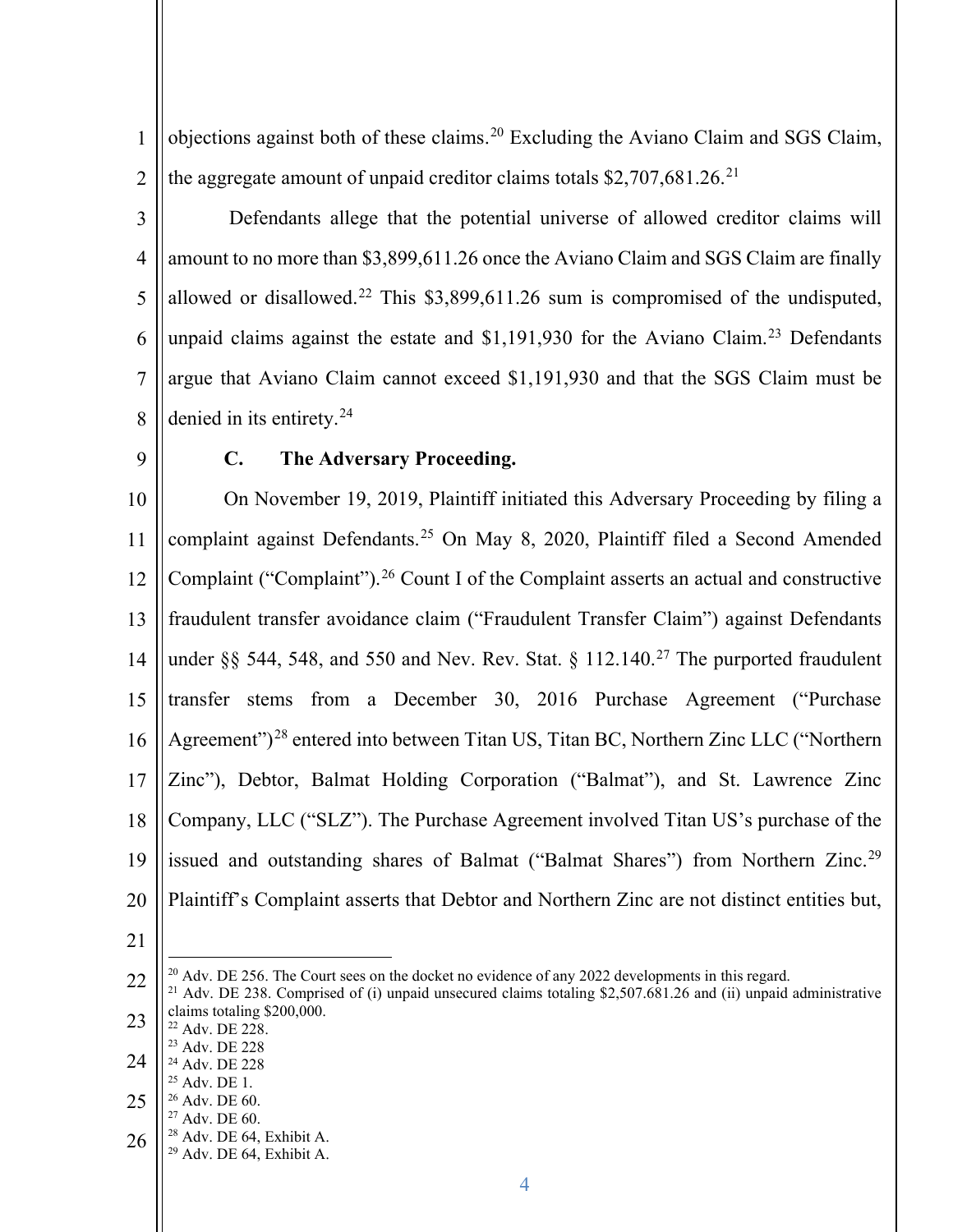1 2 3 4 5 6 7 8 9 10 11 12 13 rather, are one-and-the-same and that certain directors and officers of the Debtor orchestrated the fraudulent transfer.<sup>30</sup> Defendants believe the Plan Trustee seeks to recover \$70 - \$100 million on the Fraudulent Transfer Claim.<sup>31</sup> **D. Summary of the Parties' Positions.**  i. Defendants' Capping Motion Defendants seek to cap the Plan Trustee's potential recovery on the Fraudulent Transfer Claim under § 550(a) at \$900,000, which Defendants argue is an amount more than sufficient to fully pay all potentially legitimate creditor claims according to the Plan.<sup>32</sup> Defendants read § 550(a)'s phrase "for the benefit of the estate" as limiting the Plan Trustee's ability to recover from an avoided transfer no more than the amounts required to satisfy allowed creditor claims.<sup>33</sup> Put another way, Defendants contend avoidance recoveries under § 550(a) cannot benefit Equity Holders.<sup>34</sup>

14

## ii. Plaintiff's Position

15 16 17 18 19 The Plan Trustee's Response disputes the Defendants' characterization of § 550(a). The Plan Trustee argues that § 550(a)'s "for the benefit of the estate" language sets no limit on the amount of recovery but requires only that an avoidance recovery provide, at a minimum, some benefit to Debtor's creditors.<sup>35</sup> Essentially, the Plan Trustee contends that § 550(a) only prevents Equity Holders from being the sole beneficiaries of

- 20
- 21

<sup>30</sup> Adv. DE 60.

<sup>22</sup> 23 <sup>31</sup> Adv. DE 256. The exact amount of damages the Plan Trustee seeks to recover on the Fraudulent Transfer Claim is unknown. At the Hearing, Defendants stated that the Plan Trustee had made a demand for around \$70-\$100

<sup>24</sup>  $32$  Adv. DE 228, page 3. This amount is calculated by taking the value of the assets in the Liquidating Trust (\$3,110,182.11), less what Defendants' claim to be the potential universe of allowed claims (\$3,899,611.26), plus an additional cash cushion (\$110,570.85). This calculation, of course, ignores the Plaintiff's contention that, if the transfer is avoided, the note and stock received by the Debtor will need to be returned to the transferor of such note

<sup>25</sup> and stock.<br><sup>33</sup> Adv. DE 228, page 8.

<sup>26</sup> <sup>34</sup> Adv. DE 228, page 2-3.<br><sup>35</sup> Adv. DE 235, page 5.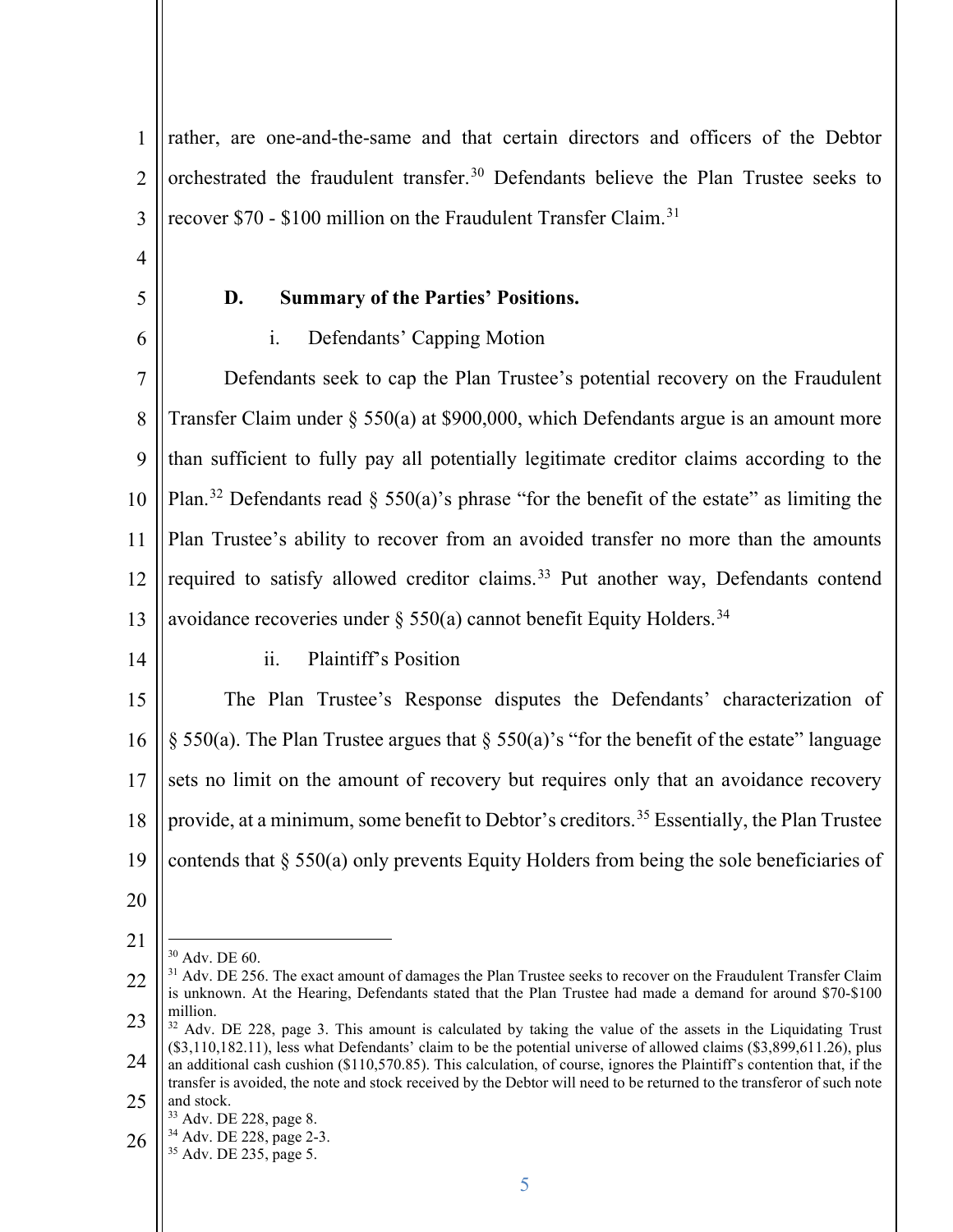1 2 3 the recoveries on the Plan Trustee's avoidance actions.<sup>36</sup> The Plan Trustee argues that, if he succeeds on the Fraudulent Transfer Claim, he may recover the value of the avoided transaction in its entirety.37

4

iii. Supplemental Briefing on § 726(a)

5 6 7 8 9 10 At the Hearing, the Plan Trustee argued that his interpretation of  $\S$  550(a)'s meaning is supported by other sections of the Code, specifically § 726 ("§ 726 Argument").<sup>38</sup> Because the Plan Trustee did not raise the  $\S$  726 Argument in his initial Response, Defendants sought to file supplemental briefing on the  $\S 726$  Argument.<sup>39</sup> The Court also inquired whether § 541, which describes property of the estate, had any bearing on the meaning of  $\S$  550(a).<sup>40</sup>

11 12 13 14 15 16 17 18 19 The crux of the Plan Trustee's supplemental argument is that "for the benefit of the estate" under  $\S 550(a)$  cannot be read to limit excess recoveries because  $\S 726(a)(6)$ contemplates the distribution of a surplus estate to equity.<sup>41</sup> The Plan Trustee's reasoning can be broken down into three parts. First,  $\S 550(a)$  refers to the principle that there must be at least one creditor before a fraudulent transfer action may be brought ("Gating Requirement").<sup>42</sup> Second, once the Gating Requirement is satisfied, and assuming the transfer is avoided,  $\S$  541(a)(4) provides that the transferred property becomes property of the estate.43 Finally, the Plan Trustee must distribute the estate property in accordance with the priorities under  $\S 726(a)$ .<sup>44</sup>

- 20
- 21
- 22 actual language of the Code or caselaw.<sup>45</sup> Defendants also argue that the Plan Trustee's
- 23 24 25 <sup>36</sup> Adv. DE 235, page 5.<br><sup>37</sup> Adv. DE 235, page 6-7.<br><sup>38</sup> Adv. DE 256.<br><sup>39</sup> Adv. DE 256. <sup>40</sup> Adv. DE 256. <sup>41</sup> Adv. DE 261. 42 Adv. DE 261, page 4-5.<br>
43 Adv. DE 261, page 5.<br>
44 Adv. DE 261, page 6.<br>
45 Adv. DE 254, page 3.
	-
- 26

Defendants argue that the Plan Trustee's § 726 Argument is unsupported by the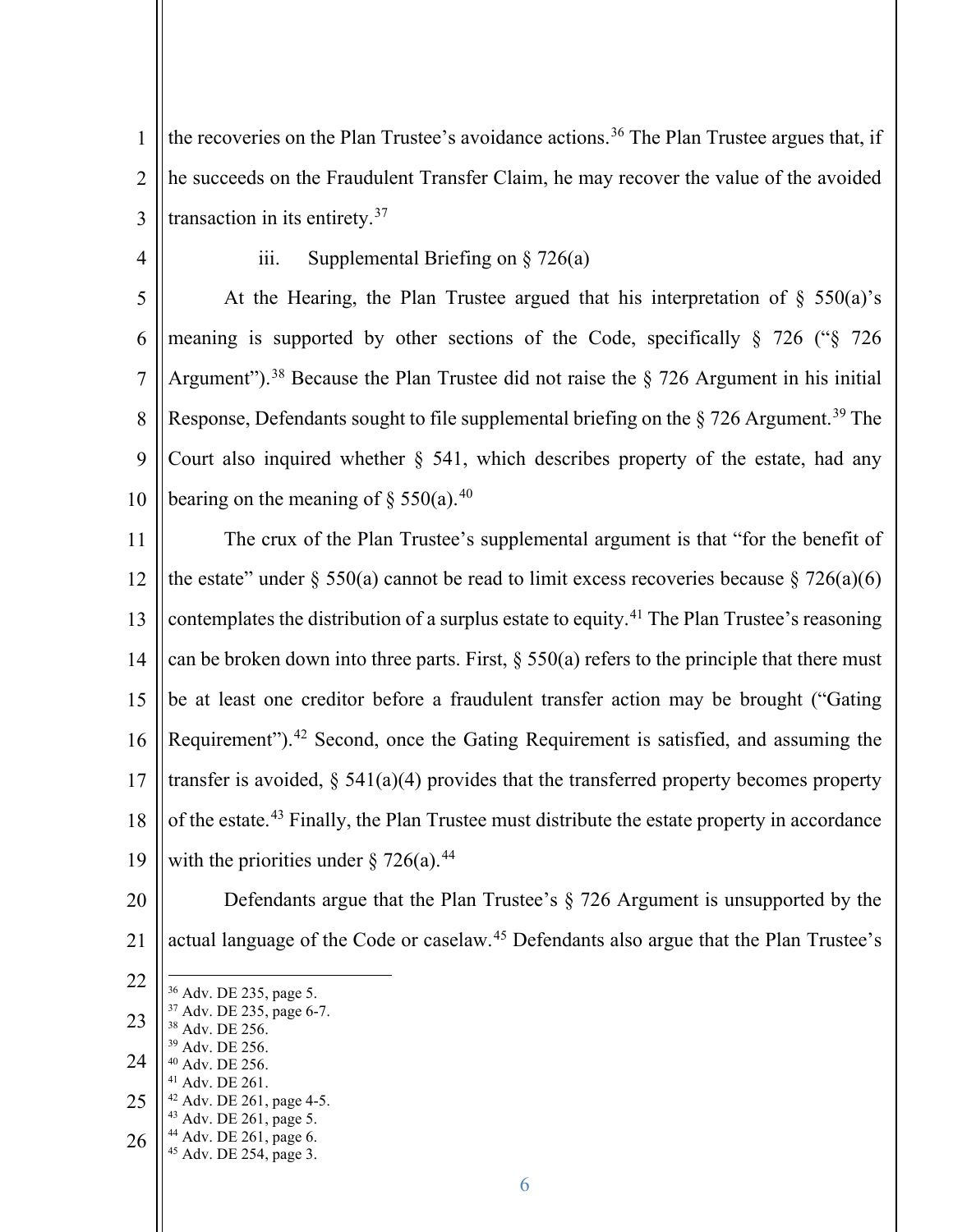1 2 § 726 Argument is directly refuted by § 541(a)(3), which provides that only property recovered under  $\S 550(a)$  becomes property of the estate.<sup>46</sup>

# 3 4

5

6

7

8

9

10

11

#### **II. JURISDICTION**

This Court has jurisdiction over this bankruptcy case and this Adversary Proceeding pursuant to 28 U.S.C.  $\S$ § 1334 and 157(b)(2)(H).

#### **III. ISSUE**

The issue before the Court is, in the case of a confirmed chapter 11 liquidating plan, whether the Liquidating Trustee's fraudulent transfer avoidance recovery under § 550(a) may exceed the total amount of allowed creditor claims, thus enabling Equity Holders to receive that surplus.

12

# 13 14

15

#### **IV. ANALYSIS**

### **A. Motion for Summary Judgment.**

#### 16 17 18 19 20 21 22 23 Bankruptcy Rule 7056 applies Rule 56 of the Federal Rules of Civil Procedure in adversary proceedings. Under Rule 56, summary judgment is appropriate only if "the movant shows that there is no genuine issue as to any material fact and the movant is entitled to judgment as a matter of law."<sup>47</sup> At the summary judgment stage, the court does not weigh the evidence or determine the truth of the matter but determines whether there is a genuine issue for trial.<sup>48</sup> The moving party bears the initial burden of proving an absence of a genuine issue of material fact.<sup>49</sup> Courts have held that the use of partial summary judgment to determine the amount of recovery under  $\S 550(a)$  is appropriate.<sup>50</sup>

- 
- 24

<sup>25</sup> <sup>46</sup> Adv. DE 254, page 4-5. 47 Fed. R. Civ. P. 56(a); Fed. R. Bankr. P. 7056. 48 *In re Marciano*, 459 B.R. 27, 52 (9th Cir. B.A.P. 2011) (citing *Anderson v. Liberty Lobby, Inc*., 477 U.S. 242, 248 (1986)).<br><sup>49</sup> Celotex Corp v. Catrett, 477 U.S. 317, 323 (1986).

<sup>26</sup> <sup>50</sup> See In re DSI Renal Holdings, LLC, 2020 WL 550987, at \*6 (Bankr. D. Del. Feb. 4, 2020) (holding the capping motion at issue was not an inappropriate advisory opinion).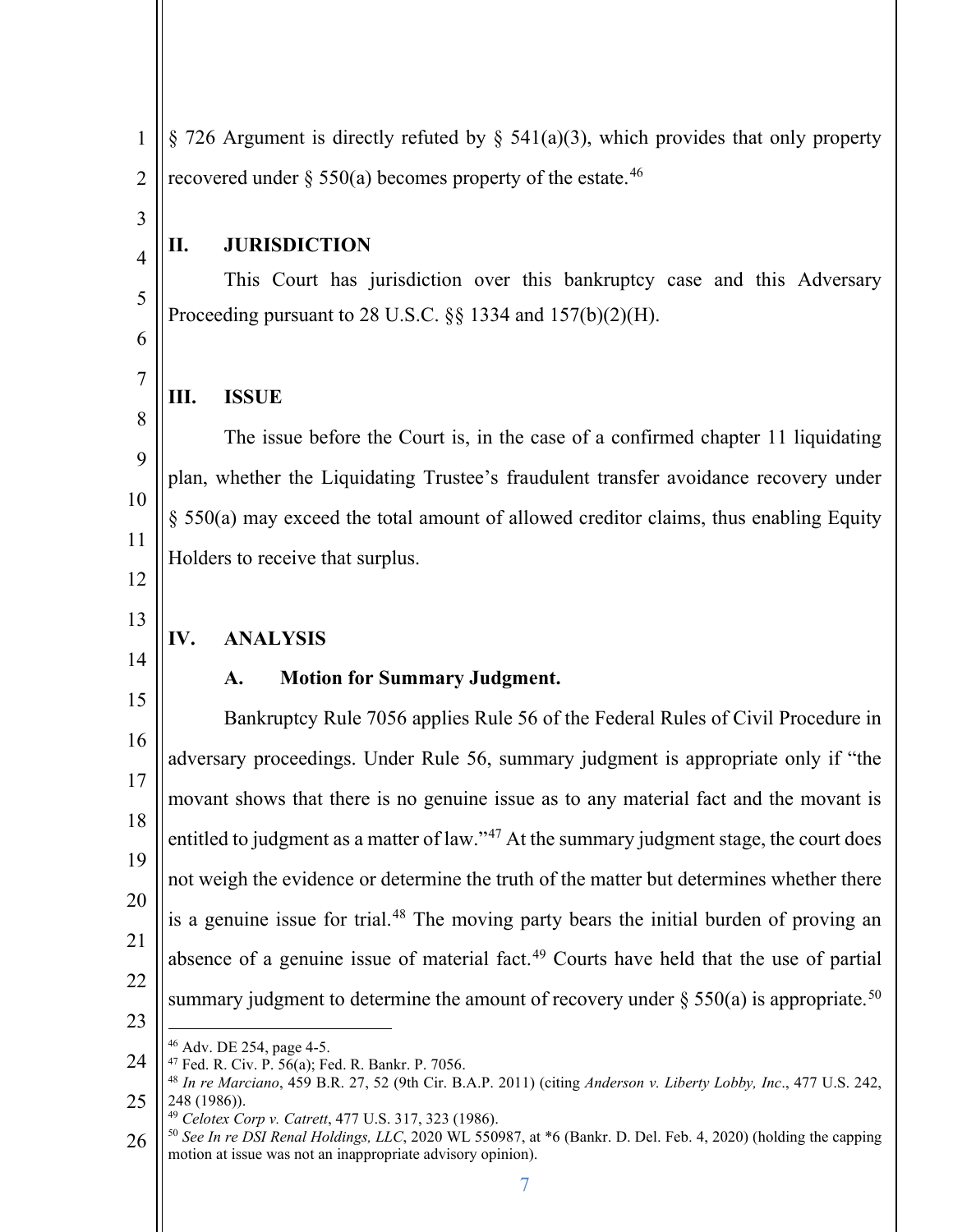1 2 3 4 5 6 Defendants have failed to demonstrate that there is no genuine issue of material fact. The exact amount of allowed creditor claims against Debtor's estate is unknown and cannot be determined at this time.<sup>51</sup> The Plan Trustee is supposedly pursuing the Debtor's objections to the allowance of the Aviano Claim and SGS Claim. The Court must deny the Capping Motion for this reason and because Defendants' request is contrary to Ninth Circuit law.

7

# **B. Capping Avoidance Recoveries Under § 550(a).**

8 9 10 11 The purpose of avoiding fraudulent transfers is to "preserve assets of the bankruptcy estate *for the benefit of creditors*, . . . and prohibit 'the transfer of a debtor's property with either the intent or effect of placing the property beyond the reach of its creditors'"52 (emphasis added).

12 13 14 15 16 17 18 19 The Code provides that the avoidance of a fraudulent transfer and recovery on account of such avoided transfer are two distinctly separate concepts.<sup>53</sup> First, the trustee or estate representative must demonstrate the right to avoid a transfer under §§ 544 and/or 548.<sup>54</sup> Once the trustee demonstrates the right to avoid the transfer, the trustee must then establish the *amount* of recovery under § 550(a).<sup>55</sup> A trustee's right to avoid a fraudulent transfer does not necessarily mean the trustee may actually recover the entire value of that transfer under  $\S 550(a)$ .<sup>56</sup> For the purpose of this analysis, the Court will assume, *but not decide*, that the Plan Trustee will succeed on his Fraudulent Transfer Claim.

20 Section 550(a) provides that:

to the extent that a transfer is avoided under section 544, . . . [or] 548 . . ., the trustee may recover, *for the benefit of the estate*, the property transferred, or, if the court so orders, the value of such property (emphasis added).

23

22

21

24 <sup>51</sup> Adv. DE 256. 52 *In re Feiler*, 230 B.R. 164, 169 (9th Cir. B.A.P 1999). 53 *In re Acequia*, 34 F.3d 800, 809 (9th Cir. 1994). 54 *Id.* 

25 <sup>55</sup> *Id.* 

<sup>26</sup> <sup>56</sup> *Id.* at 811; *In re JTS Corp.*, 617 F.3d 1102, 1113 (9th Cir. 2010) (holding section 550(a) governs the extent of recovery).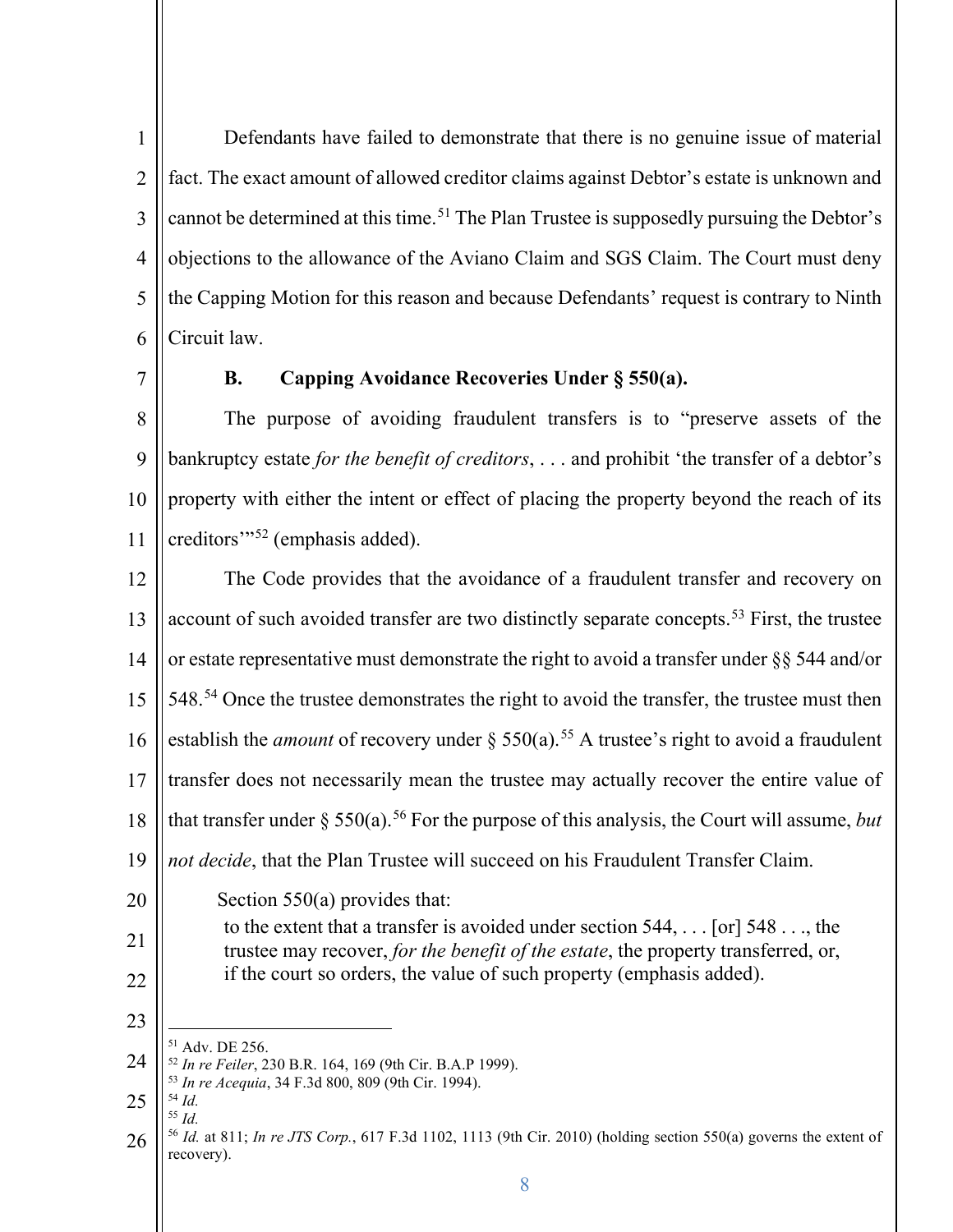| 1 <sup>1</sup> | The meaning of the phrase "for the benefit of the estate" is not defined in the Code                           |
|----------------|----------------------------------------------------------------------------------------------------------------|
|                | $2 \parallel$ or discussed in the legislative history. Courts across the country have wrestled with the        |
|                | 3    meaning of this phrase. There are two viewpoints. <sup>57</sup> A few courts take a "narrow view"         |
|                | 4    of $\S$ 550(a), interpreting "benefit of the estate" to mean a direct benefit to creditors. <sup>58</sup> |
|                | 5    However, the majority of courts, including the Ninth Circuit, take a "broad" view of                      |
|                | 6 $\ \$ § 550(a). Under the "broad view," there is a "benefit to the estate" when creditors are                |
|                | 7   either directly or indirectly benefited by the trustee's avoidance action. <sup>59</sup>                   |

8 9 10 Despite these differing views, the caselaw is clear that recovery under  $\S$  550(a) must provide some benefit to creditors. A trustee or debtor-in-possession may not recover the property transferred or its value *solely* for a debtor's (*i.e.*, equity) benefit.<sup>60</sup>

11 12 13 14 15 Here, there is no dispute that creditors stand to significantly benefit if the Plan Trustee is successful on his Fraudulent Transfer Claim. The Plan Trustee's recovery under § 550(a) may make it possible to pay all allowed creditor claims in full under the Plan. The heart of the parties' dispute is whether the Plan Trustee can recover excess funds under § 550(a) for the benefit of Debtor's pre-petition Equity Holders.

<sup>17</sup> 18 <sup>57</sup> *See* Ashley D. Champion, *Navigating the Upside Down*: *Whether § 550 Provides the Ceiling or Floor to Recovery in Fraudulent Transfer Litigation*, 28 NO. 4 J. BANKR. L. & PRAC. NL. ART. 5 (2019) (providing an overview and more in-depth discussion of the two viewpoints, often referred to as the ceiling and floor approach).

<sup>19</sup> <sup>58</sup> *See In re DSI Renal Holdings, LLC*, 2020 WL 550987, at \*6 (holding "for the benefit of the estate" means "for the benefit of creditors"); *see also In re Harstad*, 155 B.R. 500, 511-12 (Bankr. D. Minn. 1993) (dismissing the

<sup>20</sup> 21 preference action where payment to creditors would be unaffected by any recovery).<br><sup>59</sup> *See In re Acequia*, 34 F.3d at 811(holding courts construe the "benefit to the estate" requirement broadly, permitting recovery under section 550(a) even in cases where distribution to unsecured creditors is fixed by the plan of reorganization and in no way varies with recovery of avoidable transfers); *see also In re Trans World Airlines,* 

<sup>22</sup> *Inc.*, 163 B.R. 964, 973 (Bankr. D. Del. 1994) (holding that unsecured creditors would benefit from the enhanced value of the reorganized debtor by reason of their shareholder interest); *In re Centennial Industries, Inc.*, 12 B.R. 99,102-103 (Bankr. S.D.N.Y 1981) (reasoning that recovery would benefit the estate even where payments to

<sup>23</sup> 24 unsecured creditors were fixed because it would increase the likelihood of creditors receiving their future payments). <sup>60</sup> *See In re Acequia*, 34 F.3d at 811, citing with approval *Wellman v. Wellman*, 933 F.2d 215, 218 (4th Cir. 1991) (holding "a debtor-in-possession of a bankruptcy estate cannot maintain an avoidance action . . . unless the estate

would be benefited by the recovery of the transferred property"); *see also In re New Life Adult Medical Care Center, Inc.*, 2014 WL 6851258, at \*6 (Bankr. D. N. J. Dec. 3, 2014) (granting summary judgment in favor of transferee

<sup>25</sup> 26 where only equity stood to benefit from any recovery because the chapter 11 liquidating plan provided for full repayment of all creditor claims); *Adelphia Recovery Trust v. Bank of Am., N.A.*, 390 B.R. 80, 92-97 (S.D.N.Y. 2008) (finding that an avoidance action could not be maintained in a circumstance where creditors did not stand to receive any benefit from the recovery).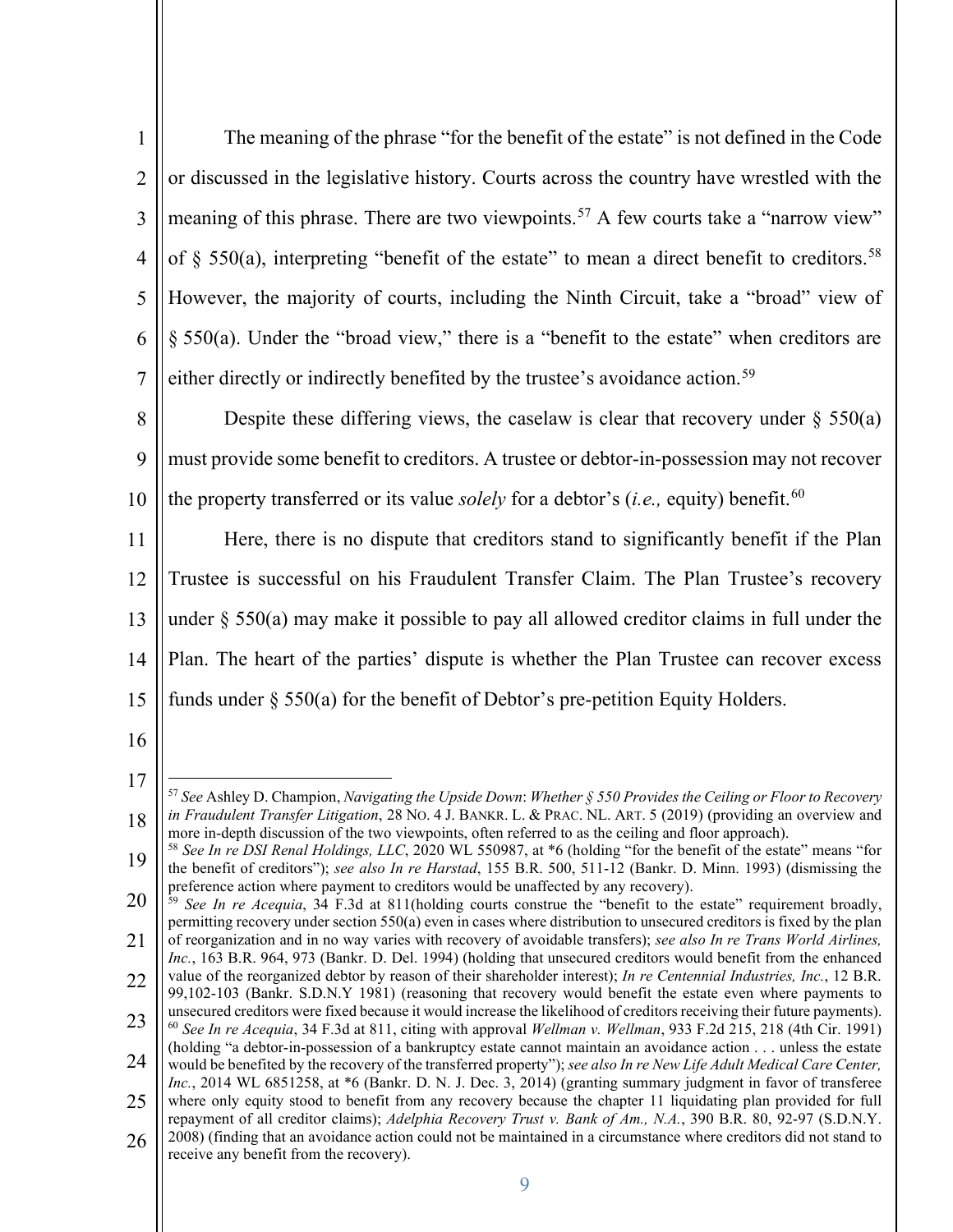| 1              | Moore v. Bay's Application to $\frac{1}{2}$ 550(a)<br>1.                                                                                                                                                                                                                                                                                                                      |
|----------------|-------------------------------------------------------------------------------------------------------------------------------------------------------------------------------------------------------------------------------------------------------------------------------------------------------------------------------------------------------------------------------|
| $\overline{2}$ | Some courts hold that $\S$ 550(a)'s phrase "for the benefit of the estate" codifies the                                                                                                                                                                                                                                                                                       |
| $\mathfrak{Z}$ | Supreme Court's 1931 decision in <i>Moore v. Bay.</i> <sup>61</sup> In <i>Moore</i> , the Supreme Court                                                                                                                                                                                                                                                                       |
| $\overline{4}$ | considered whether a trustee's recovery on a fraudulent transfer claim under the 1898                                                                                                                                                                                                                                                                                         |
| 5              | Bankruptcy Act <sup>62</sup> was limited to the rights of unsecured creditors with a valid state law                                                                                                                                                                                                                                                                          |
| 6              | claim ( <i>i.e.</i> , "the triggering creditor"). $63$                                                                                                                                                                                                                                                                                                                        |
| $\overline{7}$ | In Moore, the debtor granted a creditor a lien on his personal property that was                                                                                                                                                                                                                                                                                              |
| 8              | determined to be invalid under state law and therefore avoidable under the 1898                                                                                                                                                                                                                                                                                               |
| 9              | Bankruptcy Act. <sup>64</sup> The sole issue before the Court was whether the lien was avoidable as                                                                                                                                                                                                                                                                           |
| 10             | to creditors who had extended credit after the lien was recorded. <sup>65</sup> The Court held that                                                                                                                                                                                                                                                                           |
| 11             | the trustee could avoid the lien on the debtor's property for the "benefit of the estate                                                                                                                                                                                                                                                                                      |
| 12             | distributed in 'dividends of an equal per centum on all allowed claims." <sup>66</sup> In essence,                                                                                                                                                                                                                                                                            |
| 13             | the Court held that even creditors who could not have brought the fraudulent transfer                                                                                                                                                                                                                                                                                         |
| 14             | action on their own behalf under state law could benefit from the trustee's avoidance                                                                                                                                                                                                                                                                                         |
| 15             | action. <sup>67</sup>                                                                                                                                                                                                                                                                                                                                                         |
| 16             | Courts and litigants across the country, including the Ninth Circuit, have relied on                                                                                                                                                                                                                                                                                          |
| 17             | <i>Moore</i> for the proposition that a trustee may recover the value of the transfer in its entirety<br>for the benefit of all creditors. <sup>68</sup> However, the application of Moore to avoidance                                                                                                                                                                       |
| 18             |                                                                                                                                                                                                                                                                                                                                                                               |
| 19             |                                                                                                                                                                                                                                                                                                                                                                               |
| 20             | <sup>61</sup> See Congress Credit Corp. v. AJC Intern, 186 B.R. 555, 558 (D.P.R. 1995); see also In re DLC, Ltd., 295 B.R.                                                                                                                                                                                                                                                    |
| 21             | 593, 606 (8th Cir. B.A.P. 2003).<br>$62 \text{ }\frac{62}{3}$ 70e of the 1898 Bankruptcy Act was the precursor to § 544 of the Code.<br><sup>63</sup> Moore v. Bay, 284 U.S. 4 (1931).                                                                                                                                                                                        |
| 22             | $^{64}$ $\emph{Id}.$<br>$65$ Id.                                                                                                                                                                                                                                                                                                                                              |
| 23             | $66$ See id.<br>$67$ Id.                                                                                                                                                                                                                                                                                                                                                      |
| 24             | <sup>68</sup> See In re JTS Corp., 617 F.3d at 1112-13 (holding that the Supreme Court in Moore and the Ninth Circuit have<br>interpreted claims under $\S$ 544 and $\S$ 550 to require that "once avoidance is shown, the trustee's recovery cannot be<br>limited in certain situations"); In re Tronox, 464 B.R. 606, 616 (Bankr. S.D.N.Y. 2012) (holding that "[b]ecause a |
| 25             | trustee's recovery under $\S$ 544(b) is governed by $\S$ 550, it follows that Congress intended to incorporate Moore's<br>rule of complete avoidance into § 550); In re Parjaro Dunes Rental Agency Inc., 174 B.R. 577, 596 (Bankr. N.D.                                                                                                                                      |
| 26             | Cal. 1994) (holding Moore stands for the proposition that "improper transfers may be avoided in their entirety,<br>regardless of the relationship between the size of the transfer and the amount of unsecured claims").                                                                                                                                                      |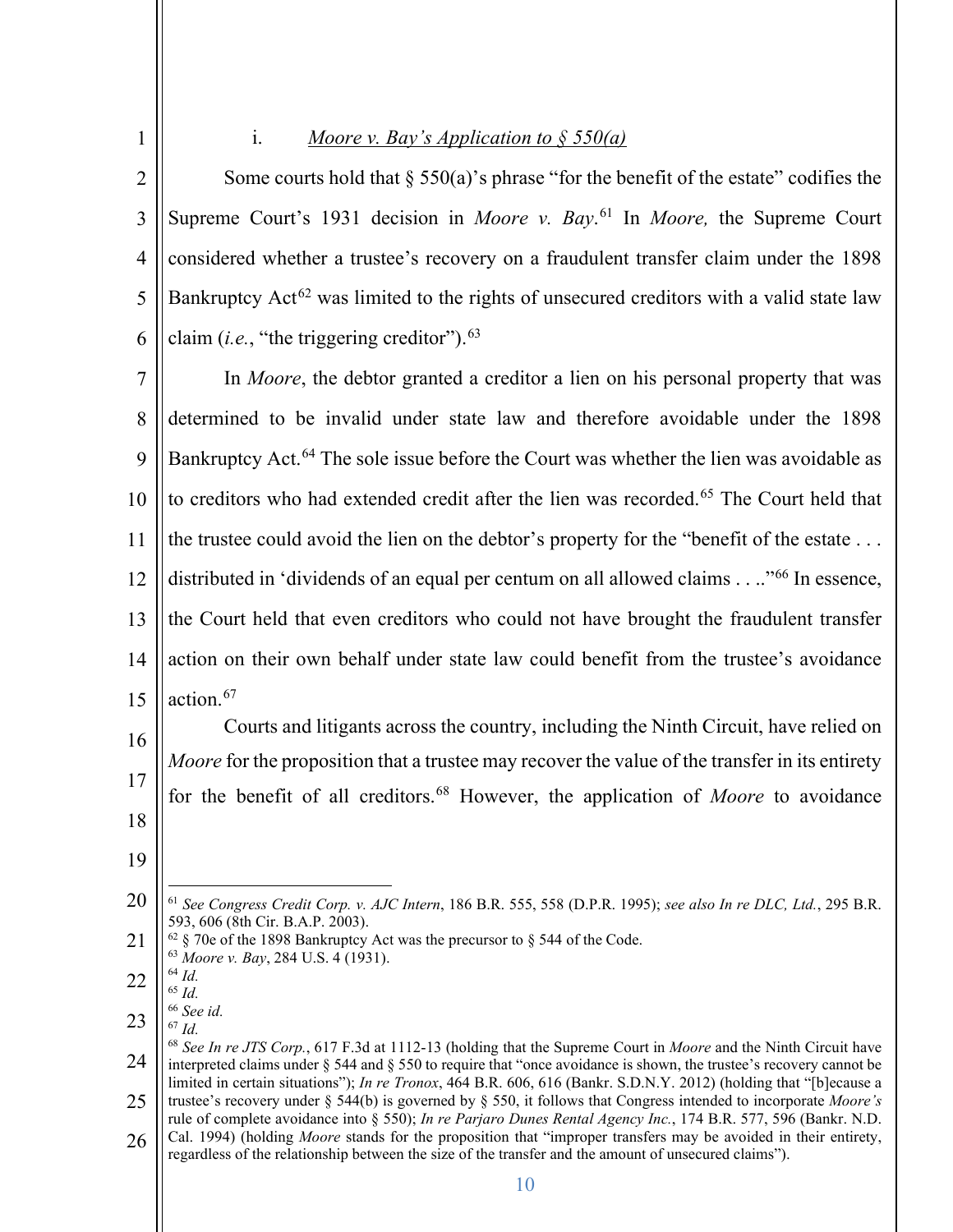| $\mathbf{1}$   | recoveries under $\S$ 550(a) is not without criticism. <sup>69</sup> Interestingly, the 1973 Report from                                                                                                                                            |
|----------------|-----------------------------------------------------------------------------------------------------------------------------------------------------------------------------------------------------------------------------------------------------|
| $\overline{2}$ | the Commission on the Bankruptcy Laws of the United States ("Commission")                                                                                                                                                                           |
|                | recommended                                                                                                                                                                                                                                         |
| 3              | that <i>Moore v. Bay</i> be overruled; this is done by the addition of the phrase 'to<br>the extent of such allowable claim or claims for the benefit of such creditor or                                                                           |
| $\overline{4}$ | creditors' Consistent with the overruling of Moore v. Bay, any judgment                                                                                                                                                                             |
| 5              | recovered by the trustee on such claim should benefit only the creditors on<br>whose behalf such claims were asserted in the suit. <sup>70</sup>                                                                                                    |
| 6              |                                                                                                                                                                                                                                                     |
| $\tau$         | The Commission's recommendation was derived from $\S70e(1)$ and (2) of the 1898                                                                                                                                                                     |
| 8              | Bankruptcy Act but overruled <i>Moore</i> , "which allowed the trustee to avoid a transfer or                                                                                                                                                       |
| 9              | obligation entirely without regard to the size of the claims of the creditors whose rights                                                                                                                                                          |
| 10             | and powers the trustee was asserting $\ldots$ ." <sup>71</sup> But, alas, Congress did not adopt the                                                                                                                                                |
| 11             | Commission's recommendation. Moore's application is supported by the Ninth Circuit's                                                                                                                                                                |
| 12             | holding in In re Acequia. <sup>72</sup>                                                                                                                                                                                                             |
| 13             | ii.<br>Ninth Circuit: In re Acequia                                                                                                                                                                                                                 |
| 14             | In re Acequia is the Ninth Circuit's seminal case addressing a trustee's recovery                                                                                                                                                                   |
| 15             | on a fraudulent transfer claim under $\S$ 550(a). <sup>73</sup> In <i>Acequia</i> , the defendant, debtor's                                                                                                                                         |
| 16             | former controlling shareholder, fraudulently transferred the debtor's assets to himself. <sup>74</sup>                                                                                                                                              |
| 17             | At the time of bankruptcy, defendant and his ex-wife each held a 50% ownership interest                                                                                                                                                             |
| 18             |                                                                                                                                                                                                                                                     |
| 19             |                                                                                                                                                                                                                                                     |
| 20             | $69$ See In re DSI Renal Holdings LLC, 2020 WL 550987, at *9 (holding the Supreme Court's decision in Moore was<br>not relevant to the issue of whether the trustee's avoidance recoveries under $\S$ 550(a) may be limited); see also              |
| 21             | Robert B. Bruner, The Unexplored Limits of Moore v. Bay: Statutory and Equitable Basis for Limiting Money<br>Damage Awards on Fraudulent Transfer Claims, 26 No. 3. J. BANKR. L. & PRAC. NL ART. 2 (2017) (discussing                               |
| 22             | why Moore v. Bay's application should be limited to allow bankruptcy courts judicial discretion to limit fraudulent<br>transfer money judgments); Emily A. Klienhaus, Let's Rethink Moore v. Bay, ABI Journal (Sept. 2015) (noting that             |
| 23             | Moore v. Bay's application may lead to "extraordinary results").<br><sup>70</sup> EXECUTIVE DIRECTOR, COMMISSION ON THE BANKRUPTCY LAWS OF THE UNITED STATES, 93D CONG, REP. OF THE<br>COMMISSION ON THE BANKRUPTCY LAWS PART I (Comm. Print 1973). |
| 24             | <sup>71</sup> EXECUTIVE DIRECTOR, COMMISSION ON THE BANKRUPTCY LAWS OF THE UNITED STATES, 93D CONG, REP. OF THE<br>COMMISSION ON THE BANKRUPTCY LAWS PART II (Comm. Print 1973).                                                                    |
| 25             | <sup>72</sup> See Robert L. Haig & Alexander Lees, § 152:31. Remedies in bankruptcy—"For the benefit of the estate," 14<br>BUS. & COM. LITIG. FED. CTS. § 152.31 5TH ED. (Dec. 2021) (noting In re Acequia interprets Moore expansively,            |
| 26             | meaning the entire transfer may be recovered even if creditors have been paid in full).<br>$^{73}$ In re Acequia, 34 F.3d at 800.                                                                                                                   |
|                | $74$ <i>Id.</i> at 803.                                                                                                                                                                                                                             |
|                |                                                                                                                                                                                                                                                     |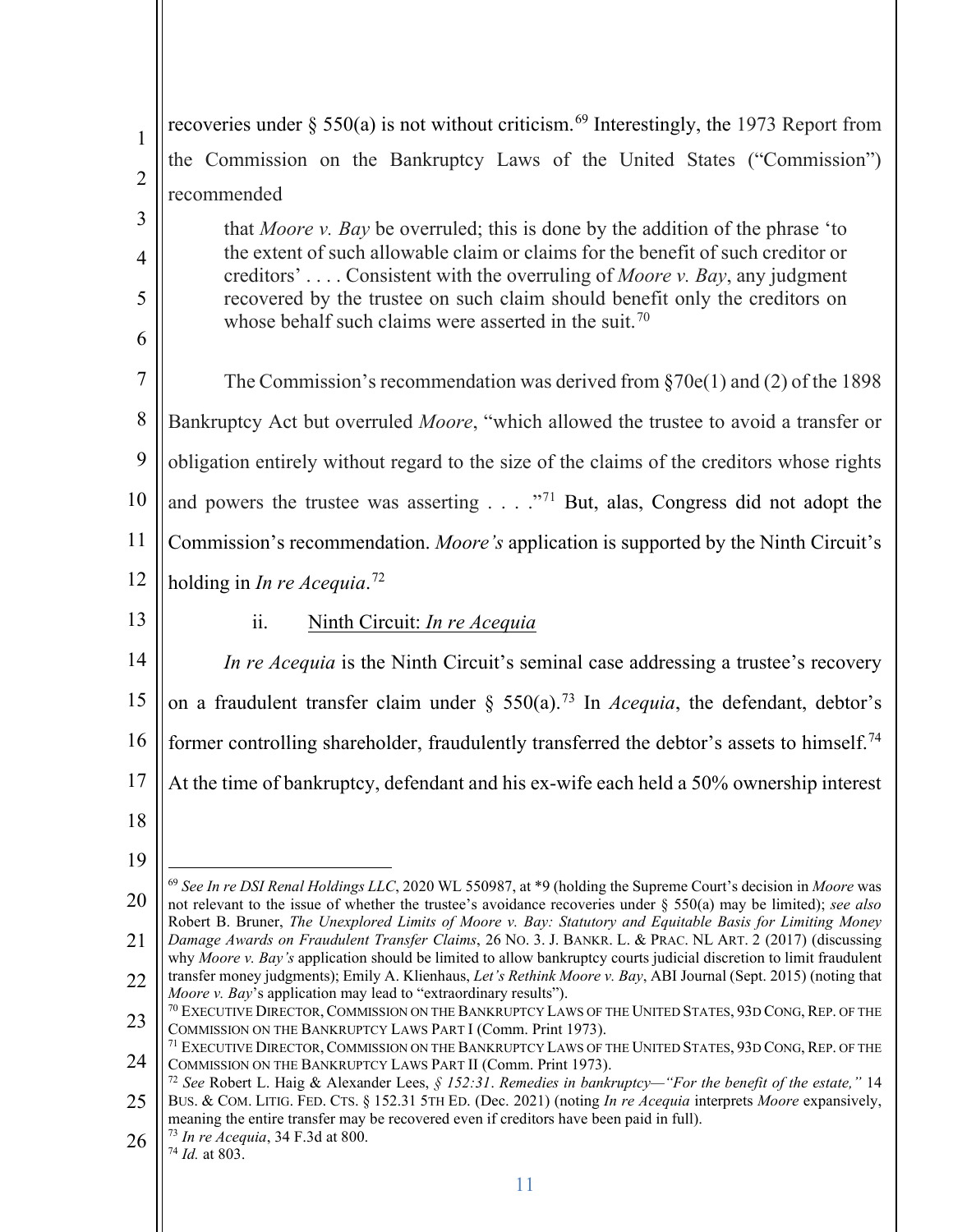1 2 in the debtor pursuant to their martial settlement agreement.<sup>75</sup> The debtor's chapter 11 plan of reorganization provided for the full repayment of all creditor claims.<sup>76</sup>

3

4 5 6 7 8 In a post-confirmation fraudulent transfer action filed with the bankruptcy court and then removed to the District Court of Idaho, Magistrate Judge Mikel Williams<sup>77</sup> held that the defendant transferred the debtor's assets with actual fraudulent intent.78 The Magistrate Judge found that at the time of the fraudulent transfer, the defendant maintained complete control over the debtor's finances and had no documentation explaining the transfers to himself.<sup>79</sup>

9 10 11 12 13 14 15 In *Acequia* the Magistrate Judge also held that debtor's standing under § 544(b) to recover "for the benefit of the estate" was capped at the total amount of unsecured creditor claims since the unsecured creditors were paid in full under the debtor's plan of reorganization.<sup>80</sup> Although the trial court did not expressly consider  $\S$  550(a), the court held that "[t]o allow Acequia to recover *more* than it paid out to unsecured creditors would necessarily benefit the debtor . . . to the extent of several million dollars over the amount of unsecured claims that were paid."81

16 17 18 19 20 21 On appeal, the Ninth Circuit held that the "[M]agistrate [J]udge erred by limiting [debtor's] recovery of the fraudulent transfers to the amount of unsecured claims against the bankruptcy estate."82 In reaching its decision, the Circuit explicitly recognized the separate concepts of avoiding a transfer and recovery from a transferee.<sup>83</sup> The Ninth Circuit held that that "[w]hile [a] transfer or obligation must be voidable as against a creditor holding an allowable claim, *the measure and distribution of recovery is not* 

- 22
- 23
- 24 25 26 <sup>75</sup> *Id.* at 803. 76 *Id.* at 807. 77 The parties in *Acequia* consented to the Magistrate Judge's entry of final orders in that District Court action. 78 *Id.* at 804-805. <sup>79</sup> *Id.* at 806. 80 *In re Acequia*, 34 F.3d at 810. <sup>81</sup> *Id.* at 811. 82 *Id.* at 809. 83 *See id*. at 809.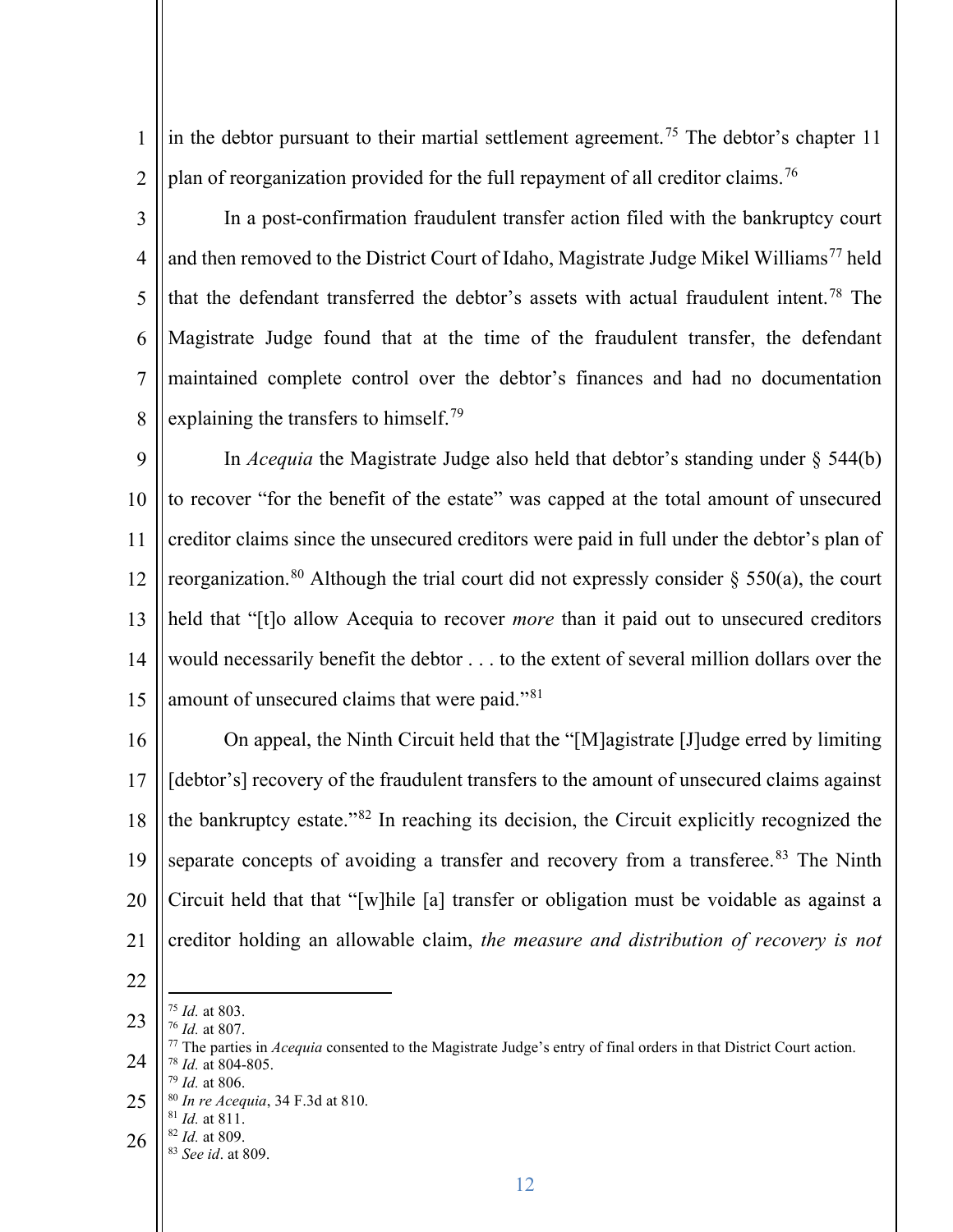1 2 3 4 *limited by the creditor's right.*"<sup>84</sup> To illustrate this point, the Circuit provided a scenario of a debtor who makes four separate transfers for \$10 each before bankruptcy. The Circuit emphasized that, once in bankruptcy, the trustee could avoid any of the four transfers, totaling \$40, even if there existed only one unsecured creditor with a claim for \$5.<sup>85</sup>

5 6 7 8 9 In *Acequia*, the Ninth Circuit explicitly disagreed with the defendant's contention that the law "does not justify invoking section 544(b) once a trustee recovers transfers in an amount sufficient to satisfy unsecured claims."86 The Circuit reasoned that if the defendant were correct, a party could escape fraudulent transfer liability "merely by making several small transfers instead of one large transfer."<sup>87</sup>

10 11 12 13 14 15 16 17 18 19 The Ninth Circuit also disagreed with the Magistrate Judge's implicit determination that recovery over the amount of unsecured creditor claims would only benefit the debtor and not the estate. 88 Citing *Collier* with approval, the court noted that "in general, the trustee . . . may not recover the property transferred or its value when the result is to benefit *only* the debtor rather than the estate" (emphasis added).<sup>89</sup> However, adopting the "broad view" of  $\S$  550(a), the Ninth Circuit found that the debtor's surplus recovery would "benefit the estate" by (1) aiding the debtor's post-confirmation repayment obligations under the plan of reorganization, including payments under a longterm note, and (2) reimbursing the bankruptcy estate for the costs of pursuing the avoidance action.<sup>90</sup>

20 21 22 Unlike the Magistrate Judge, the Ninth Circuit was not concerned with a surplus recovery providing the debtor a "windfall."<sup>91</sup> The Circuit reasoned that the debtor had a "greater equitable claim to the transferred funds," given the fact that the defendant—the

23

24 <sup>84</sup> *Id.* at 809, citing with approval 4 *Collier on Bankruptcy ¶* 544.03[1] at 544-17 (15th ed. 1994). 85 *Id.* at 809. 86 *In re Acequia*, 34 F.3d at 810.

- 25 <sup>87</sup> *Id.* 
	- 89 *Id.* citing *Collier on Bankruptcy* ¶ 550.02 at 550-6 to 550-7 (15th ed. 1994).
- 26 <sup>90</sup> *Id.* at 811-12. 91 *Id.* at 811-12.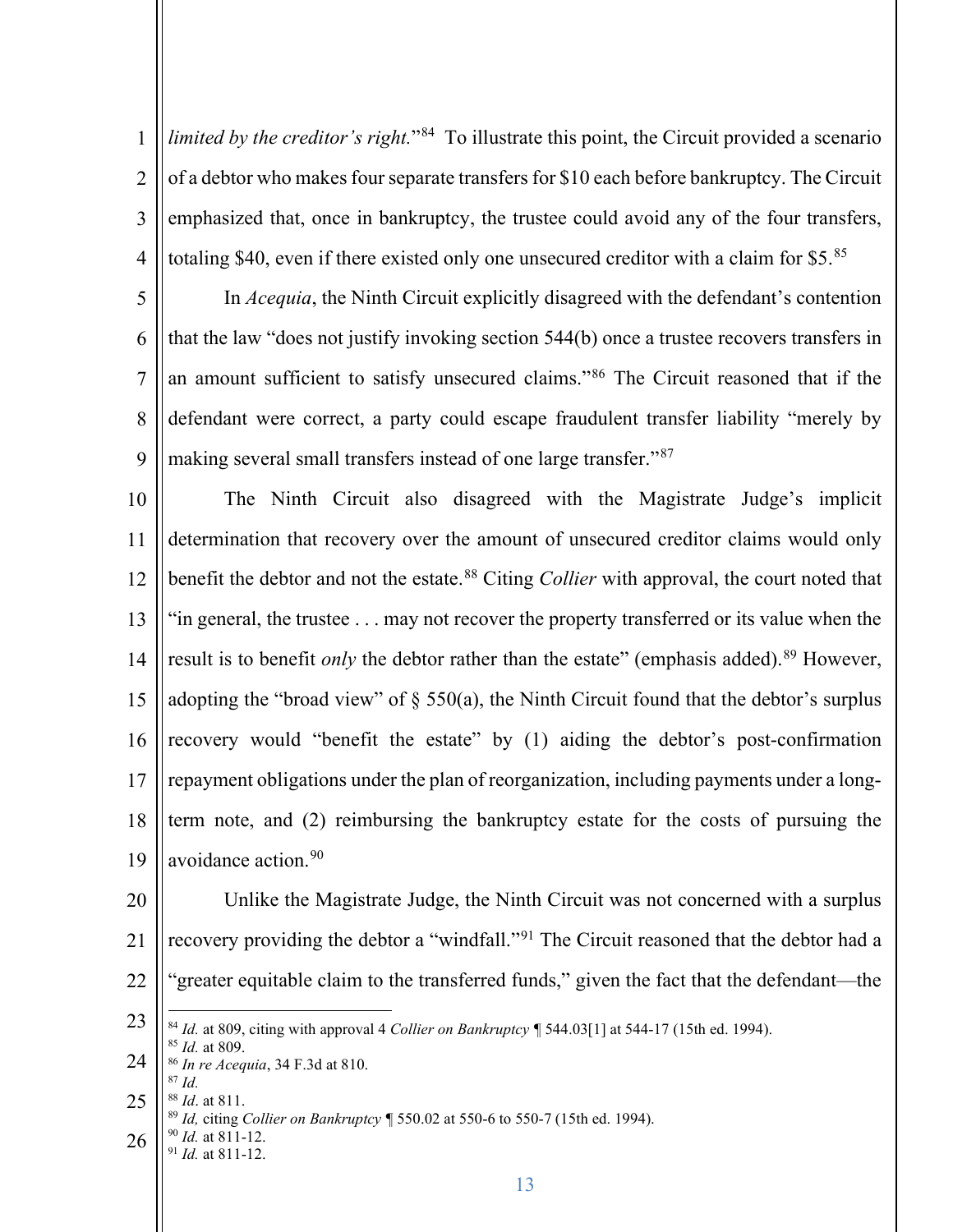1 2 3 4 sole perpetrator of the fraudulent transfer—acted with actual fraudulent intent in transferring the debtor's assets to himself on the precipice of bankruptcy.<sup>92</sup> The Ninth Circuit reasoned that allowing the debtor to recover the entire value of the fraudulent transfer would "merely make the bankruptcy estate whole."<sup>93</sup>

5 6 7 8 9 10 11 In *Acequia*, the Ninth Circuit did not explicitly define § 550's phrase "for the benefit of the estate." However, by emphasizing that the purpose of recovery is to make the "estate whole," the court effectively held that the "estate" is not limited solely to creditors' interests in estate property, but includes equity holders' interests in estate property.<sup>94</sup> In essence, the Ninth Circuit was not concerned with whether a surplus recovery benefited equity holders so long as the estate was restored to the condition it would have been had the transfer never occurred.

12 13 14 15 16 17 18 19 20 In the case at bar, Defendants correctly note that the Ninth Circuit in *Acequia* was presented with very different facts than this Court. The debtor in *Acequia* reorganized and continued operations post-confirmation.<sup>95</sup> Here, the Debtor is liquidating. In *Acequia*, the debtor's excess avoidance action recovery provided a continued benefit to creditors by bolstering the debtor's post-confirmation repayment obligations, improving the likelihood of a successful reorganization.<sup>96</sup> Here, any surplus recovery over the amount needed to satisfy creditor claims will benefit Equity Holders, and those Equity Holders were not issued new stock under the Plan. In fact, their pre-petition stock was cancelled and only their interests in the Liquidating Trust remains.

- 21
- 22
- 23

Despite these differences, this Court cannot ignore the Ninth Circuit's plain, if not,

sweeping pronouncement that the entire avoided transfer or its value may be recovered

<sup>24</sup> <sup>92</sup> *In re Acequia*, 34 F.3d at 812. <sup>93</sup> *Id.* 

<sup>25</sup> 26 <sup>94</sup> *See id; see also In re DLC, Ltd.*, 295 B.R. at 607 (holding "the 'estate' is not synonymous with the concept of a pool of assets to be gathered for the sole benefit of unsecured creditors").

<sup>95</sup> *Id.* at 803. 96 *Id.* at 812.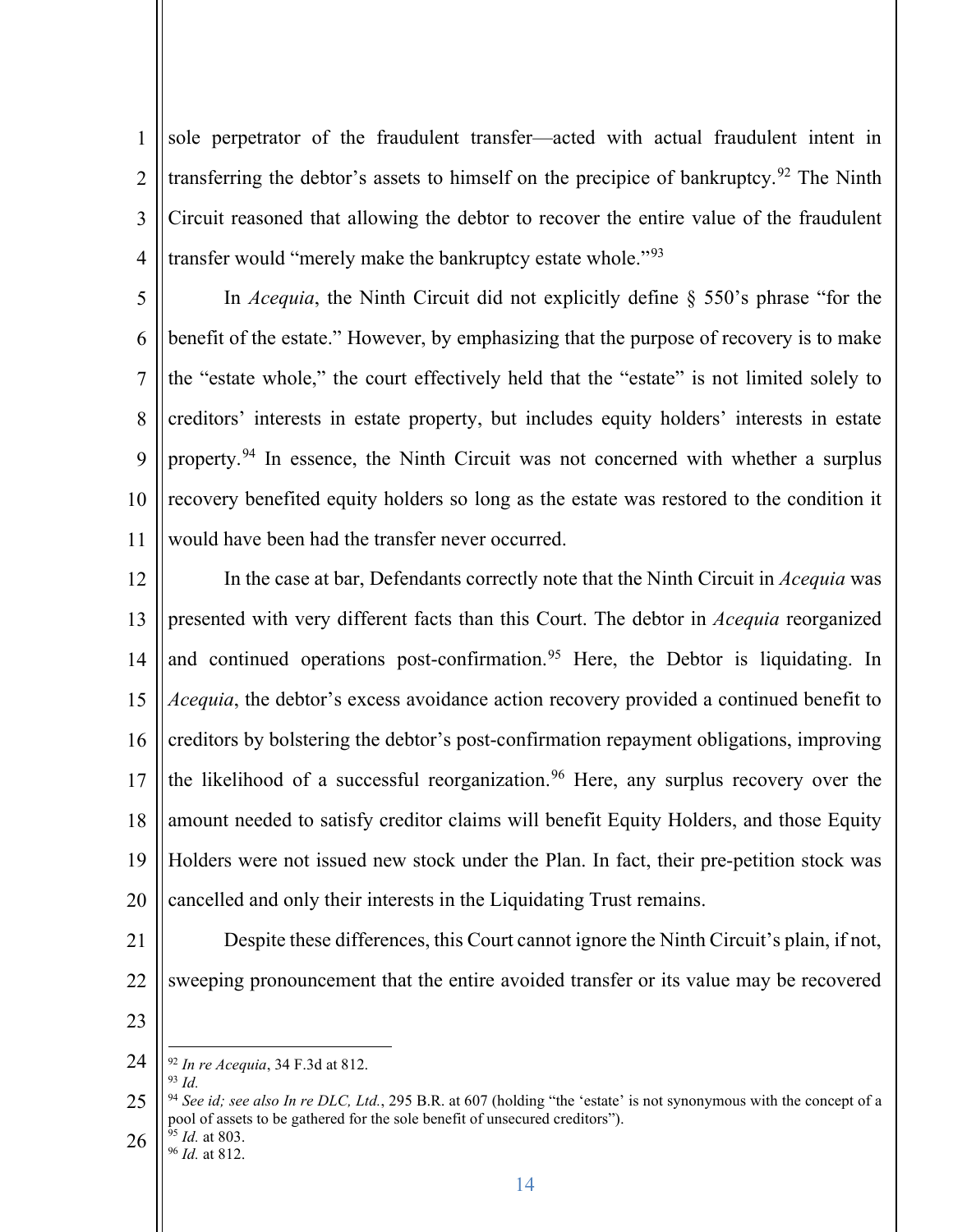1 2 3 4 under  $\S$  550(a) even if allowed creditor claims are paid in full.<sup>97</sup> Since the Ninth Circuit's decision in 1994, lower courts often cite *Acequia* for the proposition that § 550(a)'s phrase "for the benefit of the estate" does not cap recovery but sets a minimum floor some "benefit to the estate"—which the Ninth Circuit interprets broadly.<sup>98</sup>

5

#### iii. Survey of Cases Outside the Ninth Circuit

6 7 The Plan Trustee cites numerous cases outside of the Ninth Circuit where courts have also refused to cap the amount of recovery under  $\S$  550(a).

8 9 10 11 12 13 14 15 16 17 18 19 20 In *In re Tronox*, the Southern District of New York Bankruptcy Court considered whether § 550's "for the benefit of the estate" clause limited the debtor's recovery at the amount of unpaid creditor claims.<sup>99</sup> Prior to bankruptcy, the debtor's predecessor transferred valuable oil and gas assets to the defendant through a multi-staged transaction.100 The purpose of the transaction was to shield the debtor's assets from environmental and tort liabilities.<sup>101</sup> The transfer left the chapter 11 debtor undercapitalized and saddled with legacy liabilities.<sup>102</sup> In consideration for plan support, the debtor settled with certain environmental and tort creditors who agreed to receive the proceeds, if any, from the fraudulent transfer avoidance action in return for satisfaction of their claims.<sup>103</sup> The settlement, in turn, made it possible for the debtor to provide general unsecured creditors an equity stake in the reorganized debtor, free of the legacy liabilities.<sup>104</sup> The debtor listed the value of the environmental and tort creditors' claims at anywhere between \$1.9 - \$6.2 billion in debtor's disclosure statement.<sup>105</sup> The debtor

- 21
- 

- 24 <sup>100</sup> *Id.* at 609.
- $^{101}\,$   $Id.$
- 25
	- $\frac{102}{103}$  *Id.* at 610.
- 26 <sup>104</sup> *Id.* at 610.
- <sup>105</sup> *In re Tronox Inc*., 464 B.R at 611.

<sup>22</sup> 23 <sup>97</sup> *Id.* at 803.<br><sup>98</sup> *See In re CVAH*, *Inc.*, 570 B.R. 816, 840 (Bankr. D. Idaho 2017) (finding *Acequia* held "it was improper to limit a trustee's recovery under  $\S$  544(b)(1) and  $\S$  550 to the amount of unsecured claims in the bankruptcy case"); *see also In re Burn*, 360 B.R. 669, 672 (Bankr. C.D. Cal. 2007) (citing *Acequia* for the proposition that the trustee's recovery should not be limited by the amount of the creditor's claim). 99 *In re Tronox*, 464 B.R. 606, 611 (Bankr. S.D.N.Y. 2012).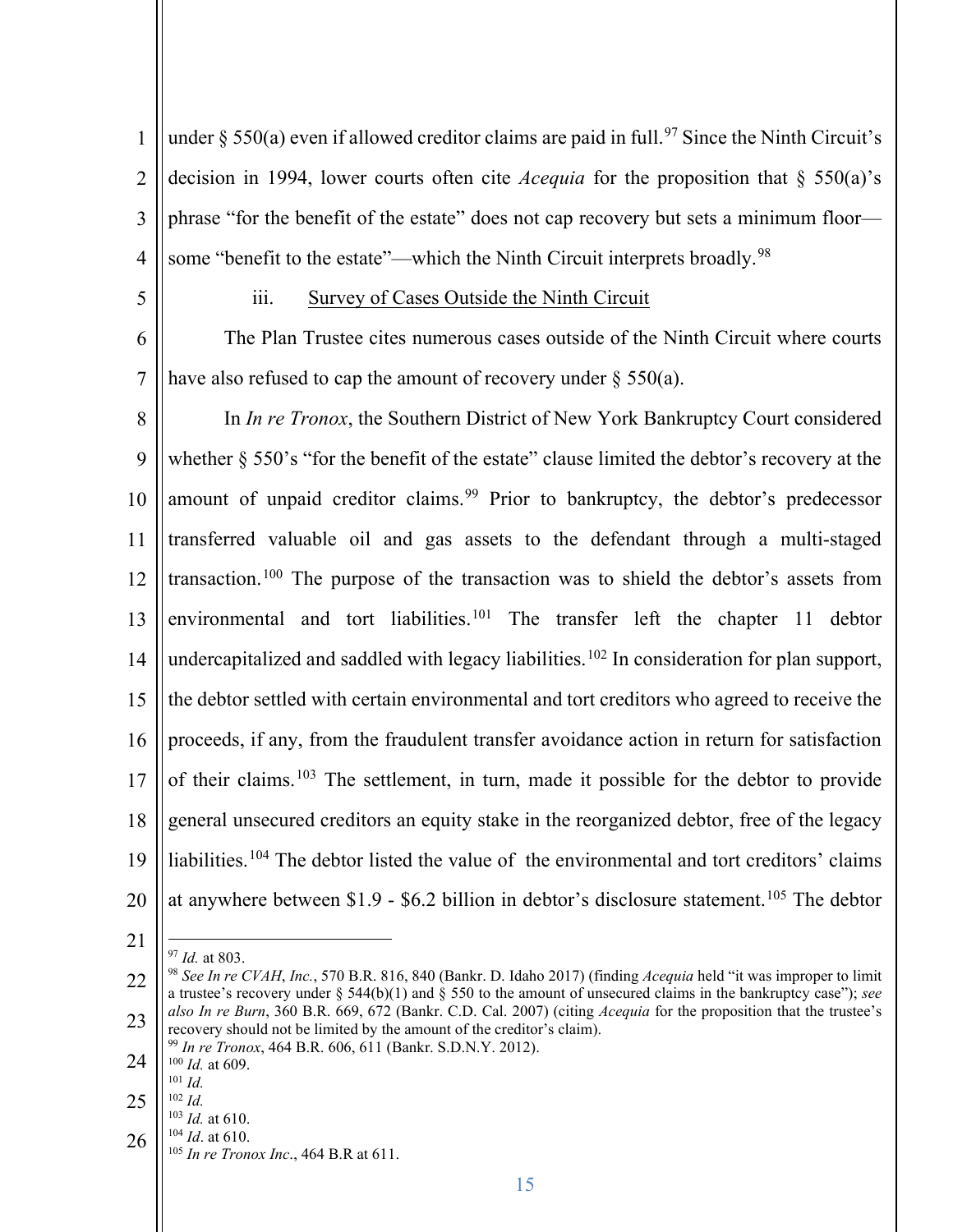1 2 sought to recovery approximately \$15.5 billion in the fraudulent transfer adversary proceeding.106

3 4 5 6 The defendant argued that  $\S$  550(a)'s phrase "for the benefit of the estate" capped the debtor's recovery at the amount of unsecured claims.<sup>107</sup> The debtor argued that the plain language of § 550 and relevant case law imposed no limit on its potential recovery.108

7 8 9 Relying on the Ninth Circuit's decision in *Acequia*, the court held that "once an avoidance action creates some benefit for creditors  $\ldots$   $\frac{8}{9}$  550(a)'s language "for the benefit of the estate" does not cap the debtor's recovery.<sup>109</sup>

10 11 12 13 14 15 16 17 The court reasoned that its holding was supported by the Code, the policy behind  $\S$  550(a) and the trustee's avoidance powers. First, the court found that  $\S$  541, which defines the "estate" as "all legal or equitable interests of the debtor in property as of the commencement of the case," supported the court's conclusion that the "estate" was not limited to only the interests of creditors.<sup>110</sup> Next, the court proposed that Congress could have written  $\S 550(a)$  to explicitly state that the trustee could recover an avoided transfer only "*to the extent of* benefit to the estate," if Congress had intended the phrase to limit recovery on an avoidance action.<sup>111</sup>

18 19 20 21 22 Third, the *Tronox* court reasoned that § 550's plain language and underlying policy of "restoring the estate to its position prior to the transfer" supported not capping the debtor's recovery under  $\S$  550(a).<sup>112</sup> Finally, the *Tronox* court discussed the differences between state fraudulent transfer laws and a bankruptcy estate representative's avoidance powers. While state fraudulent transfer laws provide that "a

<sup>24</sup> 25 26 <sup>106</sup> *Id.* <sup>107</sup> *Id.* at 609. 108 *Id.* <sup>109</sup> *Id.* at 614, citing *In re Acequia*, 34 F.3d at 811.<br><sup>110</sup> *In re Tronox Inc.*, 464 B.R at 614.<br><sup>111</sup> *Id* <sup>112</sup> *Id.*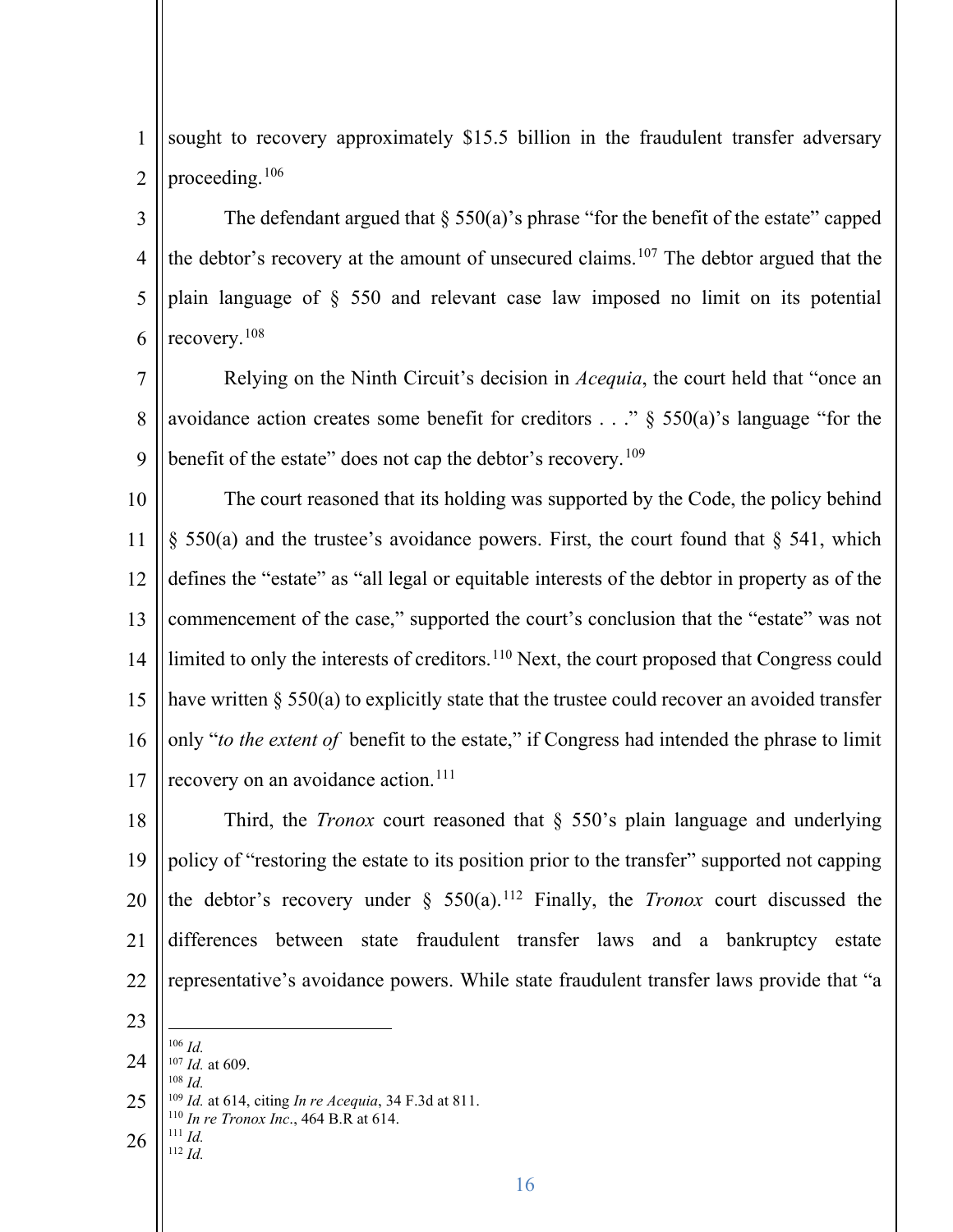1 2 3 4 5 6 7 creditor in a fraudulent transfer action may not recover more than 'the amount necessary to satisfy the creditor's claim,'" the court highlighted that no such limit applies in bankruptcy.<sup>113</sup> An action "pursued by a bankruptcy estate representative [is] on behalf of the 'estate.'"<sup>114</sup> The court concluded that  $\S$  550's "for the benefit of the estate" requirement was satisfied through the settlement with the environmental and tort creditors, which directed all recovered proceeds in the adversary proceeding to creditors and provided general unsecured creditors an equity interest in the reorganized debtor.<sup>115</sup>

8 9 10 11 12 In *In re Trans World Airlines* ("*TWA*")<sup>116</sup> and *MC Asset Recovery, LLC*, v. *Southern Co.* ("*MC Asset*"),<sup>117</sup> the courts refused to cap damages under  $\S$  550(a) even though all creditor claims were paid in full. Those courts reasoned that the excess avoidance recoveries would "benefit the estate" because unsecured creditors had received stock in the reorganized debtor on behalf of their allowed claims.<sup>118</sup>

13

14

15

16

iv. This Court's Discomfort in Applying *Acequia's* Mandate to This Case A common theme binds the *Tronox*, *TWA*, and *MC Asset* cases, making them distinguishable from the case before this Court. In all three cases, the debtors were undergoing a reorganization. The debtors' plans of reorganization also provided creditors

These distinguishing features give the Court reason to pause, especially because

this Court finds Judge Owens' recent decision in *In re DSI Renal Holdings*, *LLC* ("*DSI* 

17 18 19 20 with an equity stake in the reorganized entity on account of their claims. Here, the Debtor is liquidating, and the Plan does not provide creditors with any equity stake in the Debtor. The *Tronox*, *TWA*, and *MC Asset* courts did not confront the issue of whether a *liquidated* debtor's pre-petition equity holders were entitled to a surplus recovery under § 550(a).

- 21
- 22
- 23

<sup>24</sup> <sup>113</sup> *Id.* at 615-16.<br><sup>114</sup> *Id.* 

<sup>25</sup> <sup>115</sup> *Id.* at 617 (holding there "is no cap on, ... recovery other than the value of the property fraudulently transferred").<br><sup>116</sup> *In re Trans World Airlines, Inc.*, 163 B.R. at 974.

<sup>26</sup> <sup>116</sup> *In re Trans World Airlines*, *Inc.*, 163 B.R. at 974. 117 *MC Asset Recovery, LLC v. Southern Co.*, 2006 WL 5112612, at \*7. 118 *Id.*; *In re Trans World Airlines*, *Inc.*, 163 B.R at 969.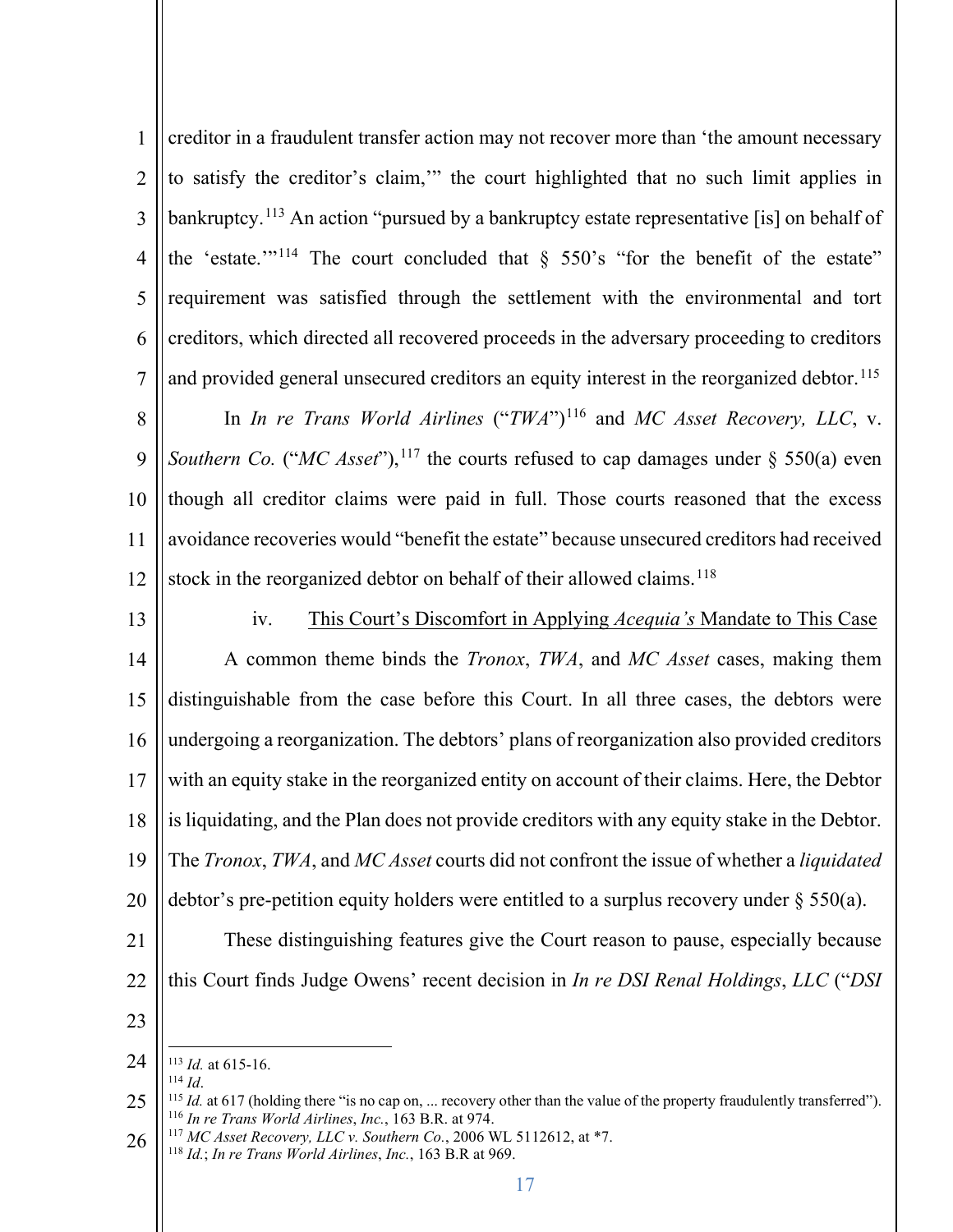1 2 3 4 *Renal Holdings"*)119 involving a liquidated debtor to be the most factually analogous case to the case at bar. The issue before Judge Owens was whether a chapter 7 trustee could recover more than the amount of the allowed claims asserted against the debtors' estate, enabling the debtors' equity holders to benefit from the excess recovery.<sup>120</sup>

5 6 7 8 9 10 11 12 13 14 The trustee's fraudulent transfer action in *DSI Renal Holdings* stemmed from a complex pre-petition restructuring agreement effectuated by certain defendants, including the debtors' directors and officers. <sup>121</sup> As a result of the complex transaction, the debtors were stripped of their valuable assets, namely a renal business, for little to no consideration.122 A little over a year later, the assets were sold to a non-defendant third party for \$689 million.<sup>123</sup> The trustee sought \$678 million in damages on account of the estate's fraudulent transfer avoidance action.<sup>124</sup> The debtors' claim register showed only approximately \$166 million in creditor claims.<sup>125</sup> The court noted that if the trustee were to recover \$678 million, all creditor claims would be paid in full and there would be a substantial surplus distribution to the debtors' equity holders.<sup>126</sup>

15 16 17 18 19 20 The defendants in *DSI Renal Holdings* argued that § 550(a) prevented the trustee from recovering more than the amount necessary to pay all allowed creditor claims.<sup>127</sup> The trustee, relying on *Tronox*, argued § 550(a) did not limit his recovery but only "require[d] . . . that avoidance proceeds provide, at minimum, some benefit to creditors."128 The trustee further relied on the Supreme Court's decision in *Moore* to support his argument that the challenged transfer should be "avoided in its entirety . . . to

- 21
- 22 23 24 25 26 119 *In re DSI Renal Holdings, LLC*, 2020 WL 550987, at \*1.<br><sup>120</sup> *Id.* at \*4.<br><sup>121</sup> *Id.* at \*3.<br><sup>122</sup> *Id.* at \*3. 123 *Id.* at \*4.<br><sup>124</sup> *Id.* at \*4.<br><sup>125</sup> *In re DSI Renal Holdings*, 2020 WL 550987, at \*4.  $126$  *Id.* <sup>127</sup> *Id.* at \*4. <sup>128</sup> *Id.*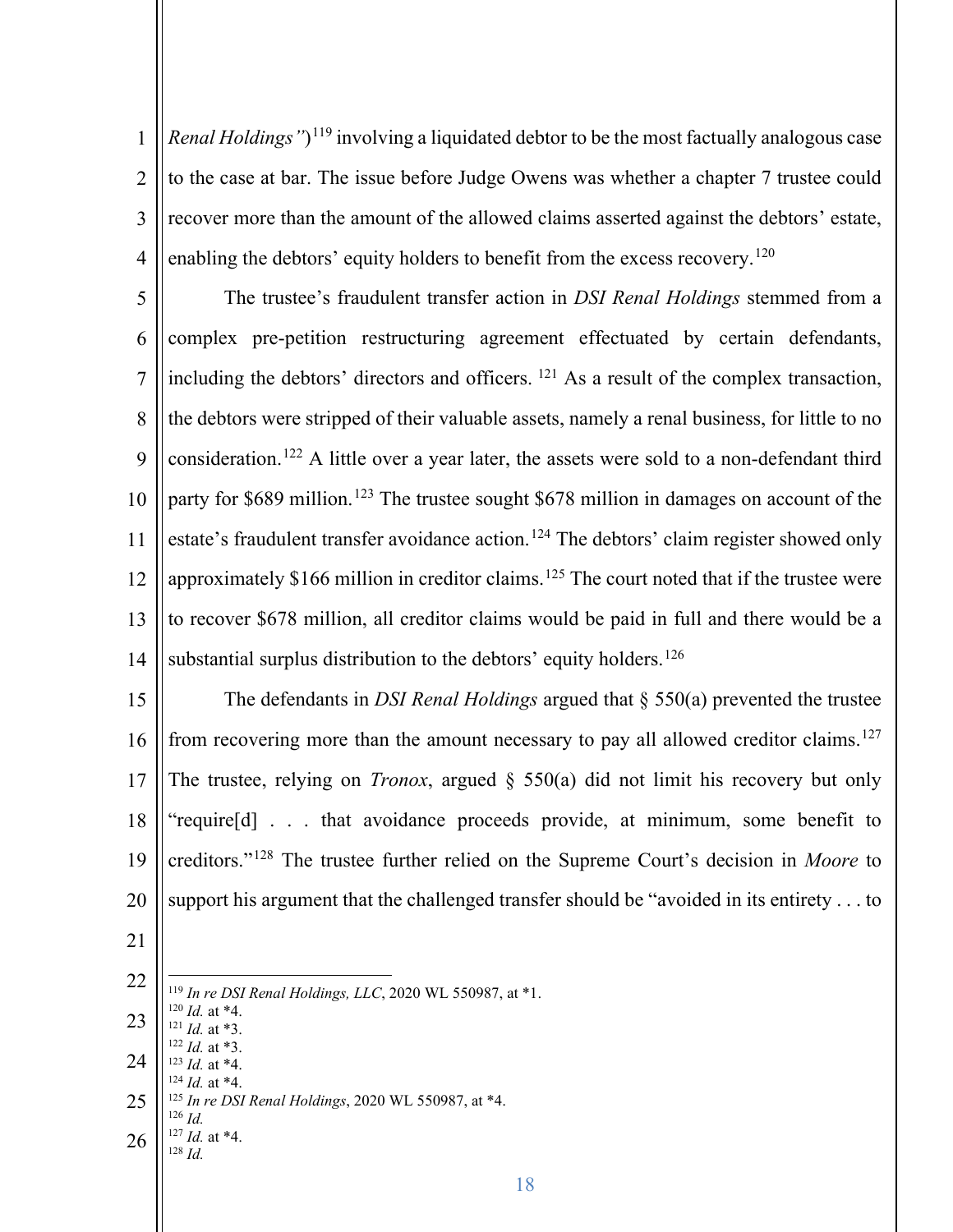1 2 restore the [d]ebtors' estates to their prior position regardless of the quantum of creditor claims."129

3 4 5 6 7 8 9 10 11 Relying on Third Circuit precedent, Judge Owens held that the trustee's recovery under § 550(a) was limited to the "total amount necessary to satisfy all allowed creditor claims and expenses in the [d]ebtors' bankruptcy case as provided for under section  $726(a)(1)-(5)$ ," including the allowed compensation of the trustee and his professionals.130 Judge Owens reasoned that receipt of a more substantial recovery would be impermissible because it "provide[d] no accompanying benefit to creditors," given that the creditors would be fully paid.<sup>131</sup> The court further held that such excess recovery would "give rights and value to the [d]ebtors to which they were not entitled outside, nor were given inside, bankruptcy."<sup>132</sup>

12 13 14 15 16 17 18 Judge Owens supported her holding by distinguishing the courts' decisions in *Tronox* and *TWA*. First, Judge Owens noted that the *Tronox* and *TWA* courts were tasked with a different question—"whether creditors may receive *more than* their allowed claims from avoidance recoveries."133 Judge Owens reasoned that, unlike the creditors in *Tronox* and *TWA*, who received an equity stake in the reorganized debtor, recoveries above the amount of creditor claims in the debtors' chapter 7 case provided no accompanying benefit to creditors once paid in full.<sup>134</sup>

- 19 20 21 22 Finally, Judge Owens debunked the chapter 7 trustee's reliance on *Moore*. Judge Owens clarified that the Supreme Court's decision in *Moore* addressed whether "avoidance and recovery under section 544 is for the benefit of all creditors . . . and . . . not limited to the amount of the triggering creditors' claims."135 Judge Owens notably
- 23
- 24  $^{129}$  *Id.*<br> $^{130}$  *Id.* at \*9.
- <sup>130</sup> *Id.* at \*9. 131 *In re DSI Renal Holdings*, 2020 WL 550987, at \*7.
- 25 26  $\frac{132}{133}$  *Id.* at \*8.
- <sup>133</sup> *Id.* at \*8. 134 *Id.* at \*8. 135 *In re DSI Renal Holdings*, 2020 WL 550987, at \*9.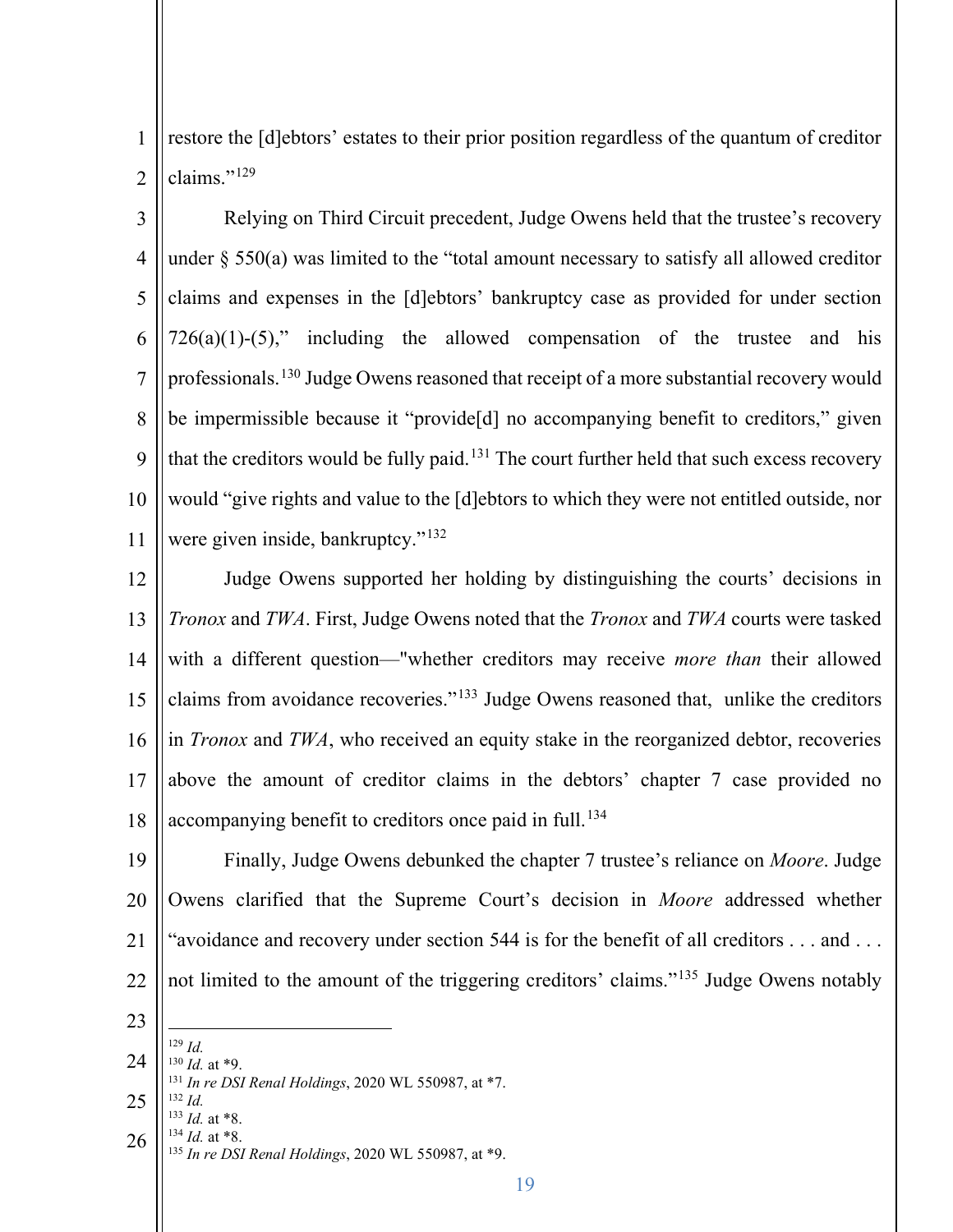1 2 3 concluded that the Court's decision in *Moore* was irrelevant to the decision of whether to cap avoidance recoveries to the extent such recoveries only benefited debtor's prepetition equity holders, like in the debtors' case.<sup>136</sup>

4 5 6 7 8 9 Like *DSI Renal Holdings*, the Plan Trustee here seeks to recover anywhere from \$70 - \$100 million on his Fraudulent Transfer Claim, while Defendants allege the potential universe of creditor claims totals no more than approximately \$3.8 million.<sup>137</sup> Although the Court is not determining the allowed amount of creditor claims, taking Defendants' \$3.8 million estimate as true would mean Equity Holders could realize approximately  $$66$  million<sup>138</sup> from the Plan Trustee's avoidance action.

10 11 12 13 14 15 16 17 18 Given the liquidating nature of Debtor's case and the specific facts presented in the case at bar, the Court finds Judge Owens' reasoning in *DSI Renal Holdings* germane to this Adversary Proceeding. Although the debtor in *DSI Renal Holdings* was in a chapter 7 liquidation, this difference is immaterial.<sup>139</sup> Judge Owens' sound reasoning equally applies to a chapter 11 liquidation. However, it should be noted that Judge Owens' ruling was largely the inescapable product of binding Third Circuit precedent.<sup>140</sup> The Third Circuit interprets  $\S$  550(a)'s phrase "for the benefit of the estate" to mean "for the benefit of creditors," prohibiting debtors from benefiting from the trustee's avoidance powers.141

- 19 20 21 In this Court's view, allowing Debtor's Equity Holders—some of whom orchestrated the allegedly fraudulent transfer—to recover a surplus to the tune of millions of dollars would produce an absurd result. For example, under *Acequia's* reasoning, a
- 22

<sup>140</sup> *Id.* at \*6.

<sup>136</sup> *Id.* <sup>137</sup> Adv. DE 228 and Adv. DE 256.

<sup>23</sup> 24 <sup>138</sup> The Court reaches this number by subtracting the alleged potential universe of allowed creditor claims (\$3.8) million) from the minimum recovery value the Plan Trustee seeks (\$70 million). 139 *See In re DSI Renal Holdings*, 2020 WL 550987, at \*6.

<sup>25</sup> <sup>141</sup> *See Id,* citing *In re Majestic Star Casino LLC*, 716 F. 3d 736, 761 (3d. Cir. 2013) (concluding that "[a] debtor is not entitled to benefit from any avoidance"); *In re Messina*, 687 F.3d 74, 82(3d Cir. 2002) (holding "for the debtors to obtain equity, they must have avoidance powers themselves or the ability to benefit from those of the trustee");

<sup>26</sup> *In re Cybergenics Corp.*, 226 F.3d 237, 243-47 (3d Cir. 2000) (holding the debtor cannot invoke avoidance powers).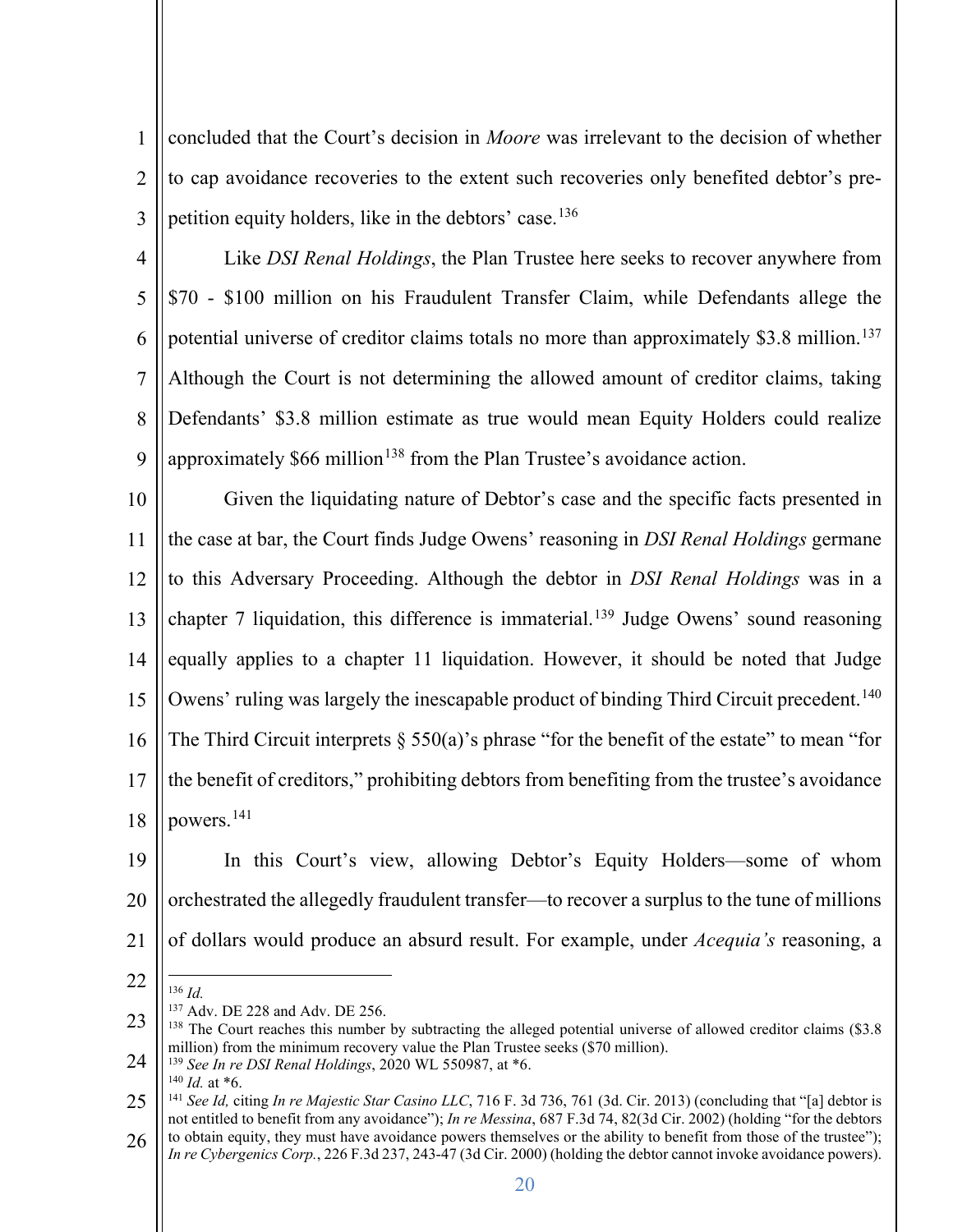1 2 3 4 5 6 7 8 9 10 11 \$1,000 allowed unsecured claim would open the door to a trustee filing a fraudulent transfer avoidance adversary proceeding, and despite the *de minimis* claim amount, the trustee could be in line to recover tens of millions of dollars for the benefit of the debtor's pre-petition equity holders. But for the \$1,000 unsecured claim, the equity holders themselves could not have pursed that fraudulent transfer action or benefited from the recovery. While the Court recognizes that many of Debtor's Equity Holders were not involved in the alleged fraudulent transfer, their remedy should not be found in the Plan Trustee's avoidance powers under §§ 544 and 548 or the recovery on the avoided transfer under  $\S$  550(a). Innocent equity holders have rights outside of bankruptcy, which could remedy any damages they sustained by virtue of the fraudulent transfer orchestrated by the Debtor's directors and officers.<sup>142</sup>

12 13 14 15 16 17 18 19 20 21 The Court further questions the fact that the Plan Trustee's substantial recovery will benefit not only Equity Holders but the Plan Trustee's counsel, whose 45% contingency fee arrangement undoubtedly plays a role in the demand for recovery to Equity Holders. In this Court's view such outcome does not support the underlying purpose of fraudulent transfer laws. Fraudulent transfer laws were designed to allow a creditor to avoid an improper transaction by a debtor who unfairly reduced its assets to the detriment of its creditors.<sup>143</sup> The Plan Trustee's fraudulent transfer avoidance powers are, at bottom, creditor remedies. Moreover, in this Court's view, the fundamental purpose of recovery under § 550(a) should be to enlarge the estate *for the benefit of creditors*. 144

- 22
- 23

<sup>25</sup> <sup>142</sup> Shareholders, in general, have many legal remedies outside of bankruptcy to hold directors and officers accountable, including actions for corporate waste, breach of fiduciary duty, and shareholder derivative lawsuits, none of which were brought here.

<sup>26</sup> <sup>143</sup> *In re JTS Corp.*, 617 F.3d at 1111. <sup>144</sup> *In re Feiler*, 230 B.R. at 169; *Kipperman v. Onex Corp.*, 411 B.R. 805, 876 (N.D. Ga. 2009).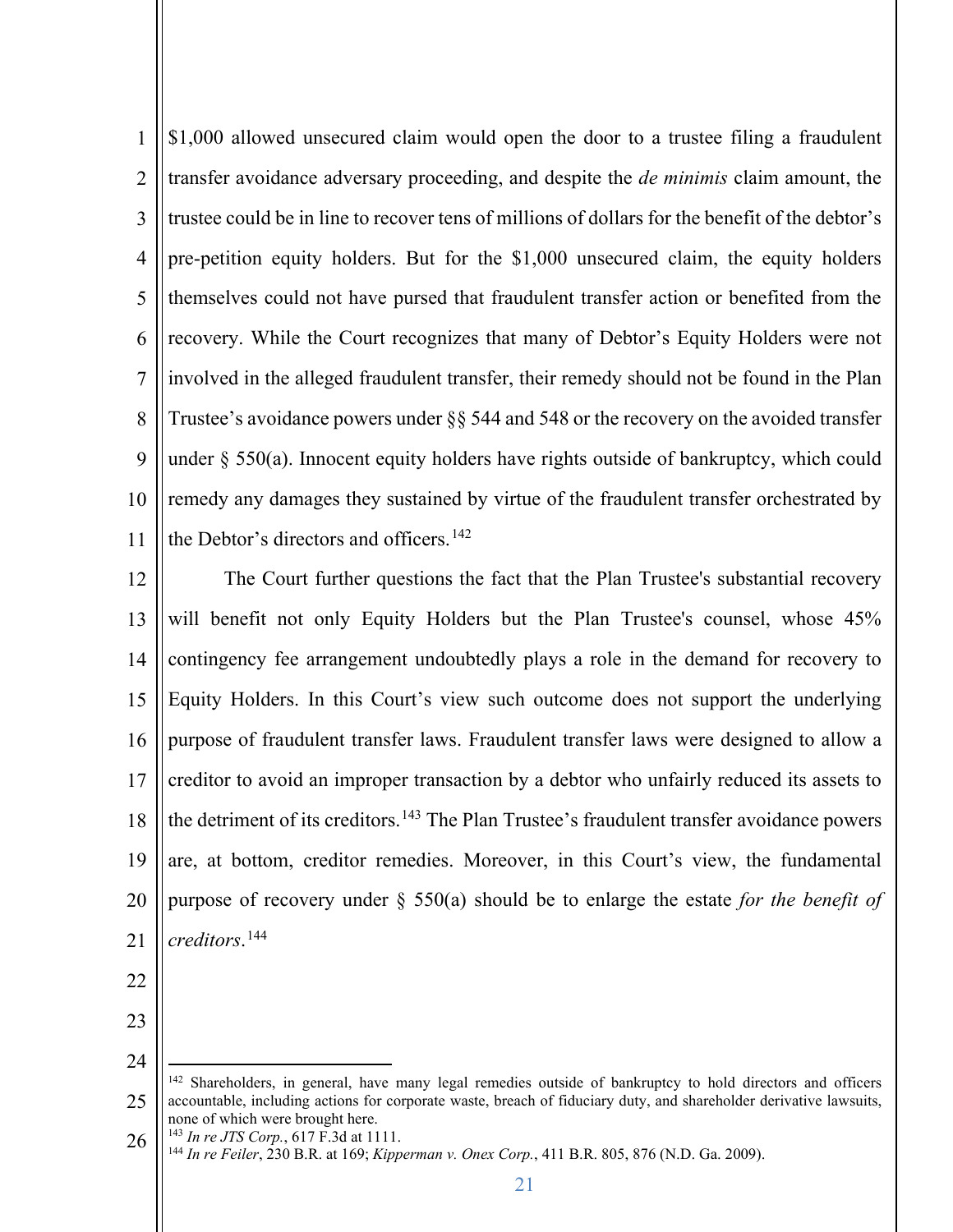1

# **C. The § 726 Argument.**

2 3 4 5 Lastly, to address all the parties' arguments, the Court must say it is not persuaded by the Plan Trustee's § 726 Argument. Although § 726(a)(6) provides for the distribution of a surplus estate to the debtor or, in this case, Equity Holders, § 726 does not have any direct bearing on whether recovery under  $\S$  550(a) is "for the benefit of the estate."

6 7 8 9 10 11 12 The Plan Trustee's argument that, if the transfer is avoided, the fraudulently transferred property or its value comes back into the estate under  $\S$  541(a)(4) does not apply to the case at bar. Section 541(a)(4) applies to property that is either preserved for the estate's benefit or ordered transferred to the estate under  $\S$ § 510(c) or 551, neither of which apply here. Section 510(c) involves the equitable subordination of claims, while § 551 prevents junior lienholders from improving their position at the expense of the estate when a trustee avoids a senior lien.<sup>145</sup>

13 14 15 16 17 18 19 20 If  $\S$  541(a)(4) did apply to the facts at hand, the Plan Trustee's interpretation of § 541(a)(4) would render § 541(a)(3) meaningless.<sup>146</sup> Section 541(a)(3) expressly provides that only property recovered by the trustee pursuant to an avoidance action becomes property of the estate. The fact that a distinctly separate subparagraph of § 541 references property recovered by a trustee from a fraudulent transfer avoidance action under § 550, highlights Congress's intent that avoidance recoveries are not subject to § 726's distribution scheme until actually realized and brought into the estate under  $§ 541(a)(3).<sup>147</sup>$ 

- 21
- 22
- 23

**D. The Plan Trustee's Recovery is Not Capped By § 550(a).** 

Notwithstanding this Court's belief that the Third Circuit and *DSI Renal Holdings*

24

26 <sup>147</sup> Collier on Bankruptcy ¶ 550.02[2] at 550-8 to 550-9 (16th ed. 2011).

<sup>25</sup> <sup>145</sup> *In re Van de Kamp's Dutch Bakeries*, 908 F.2d 517, 519 (9th Cir. 1990) citing S. Rep. No. 989, 95th Cong., 2d Sess. 91 (1978).<br><sup>146</sup> Adv. DE 261, page 5.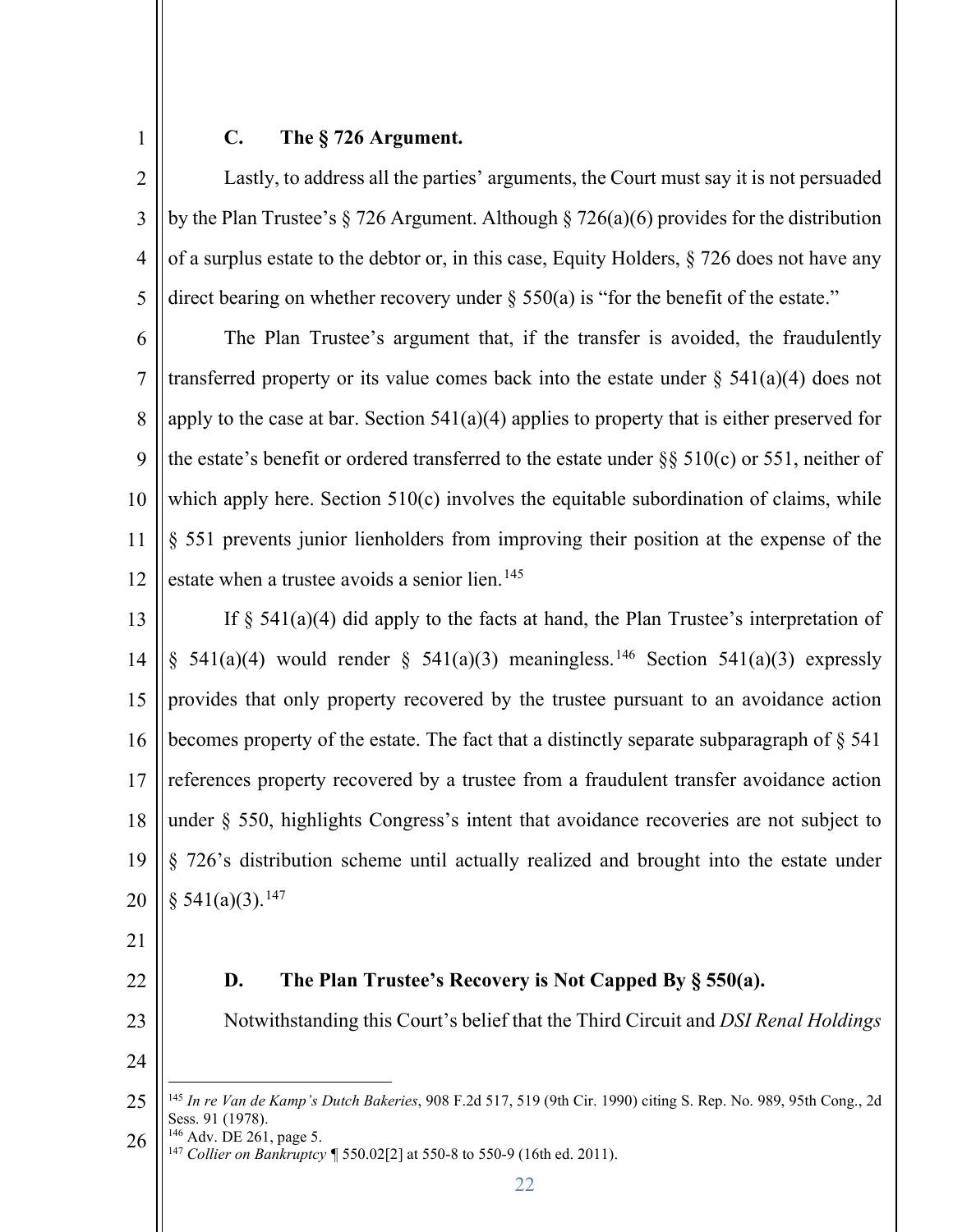1 2 3 4 5 6 7 8 9 10 11 correctly analyzed  $\S$  550(a), this Court is bound by the Ninth Circuit's sweeping pronouncement in *Acequia* to the effect that recovery under § 550 is not capped at the amount of allowed creditor claims.<sup>148</sup> The Court questions the wisdom of applying *Acequia's* holding in a liquidation context where recovery above the amount needed to pay allowed creditor claims will provide no accompanying benefit to creditors. Debtor's confirmed liquidation Plan did not distribute to allowed creditors an equity interest in the Debtor.<sup>149</sup> A distribution to equity from this Adversary Proceeding will not serve to support a reorganized, operating entity, but will solely benefit Equity Holders on account of their pre-petition equity interests in the Debtor. The Court, nonetheless, must find that the Plan Trustee's transfer avoidance recovery, if any, is not limited to the amount necessary to pay all allowed creditor claims against the Debtor's estate.

12

13 **V. CONCLUSION** 

14 15 16 17 18 19 20 For the reasons stated above, Defendants' Capping Motion is hereby denied. Genuine issues of material facts exist as to the potential universe of allowed creditor claims in this case. However, to aid the parties as they continue to prepare for trial, the Court hereby advises the parties that it is compelled to find that, based on Ninth Circuit precedent, the Plan Trustee's recovery, if any, under  $\S$  550(a) in this fraudulent transfer avoidance Adversary Proceeding will not be limited by the amount of allowed creditor claims against this estate.

- 21
- 22 23

### **IT IS ORDERED**

**DATED AND SIGNED ABOVE.** 

<sup>24</sup>

<sup>25</sup> 26 <sup>148</sup> *In re Acequia*, 34 F.3d at 804.<br><sup>149</sup> At the Hearing, the Court asked the Plan Trustee whether any party had traded a claim against the estate for an allowed equity interest in the Debtor. The Plan Trustee could not definitively answer the question and subsequently filed a Notice of Requested Information ("Notice") after the Hearing. Adv. DE 253. Defendants responded to the Notice, reiterating that "no party traded a creditor claim against the Debtor for an equity interest in the Debtor either in the course of the Debtor's bankruptcy proceedings or pursuant to the Debtor's Plan." Adv. DE 255.